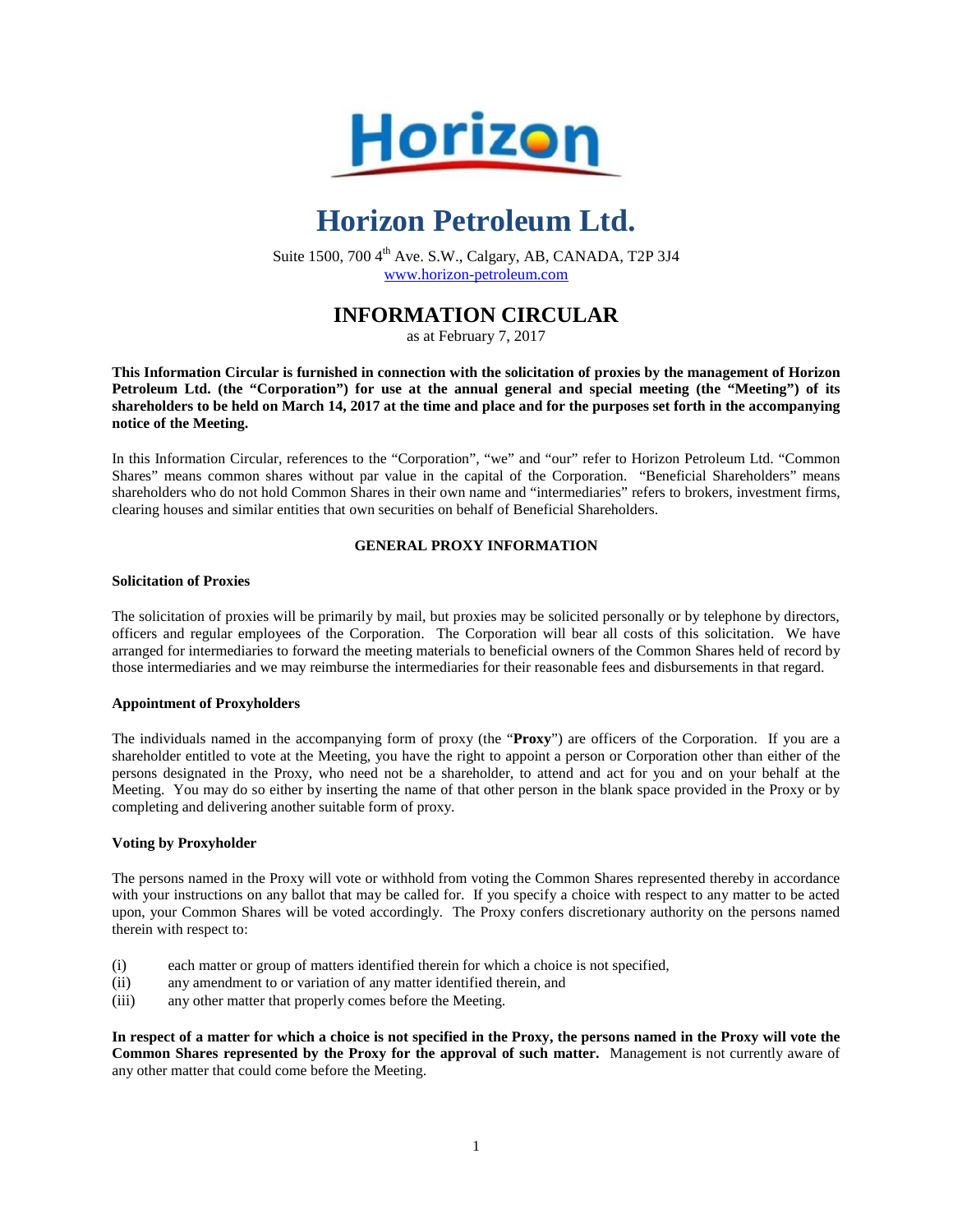#### **Registered Shareholders**

Registered Shareholders may wish to vote by proxy whether or not they are able to attend the Meeting in person. Registered Shareholders electing to submit a proxy may do so by:

- (i) completing, dating and signing the enclosed form of proxy and returning it to the Corporation's transfer agent, Computershare Investor Services Inc. ("Computershare"), by fax within North America at 1-866-249-7775, or from outside North America at (416) 263-9524, or by mail or hand delivery at  $2<sup>nd</sup>$  Floor, 510 Burrard Street, Vancouver, British Columbia, V6C 3B9;
- (ii) using a touch-tone phone to transmit voting choices to the toll free number given in the proxy. Registered Shareholders who choose this option must follow the instructions of the voice response system and refer to the enclosed proxy form for the toll free number, the holder's account number and the proxy access number; or
- (iii) using the internet through the website of Computershare at [www.computershare.com/ca/proxy. R](http://www.computershare.com/ca/proxy.)egistered Shareholders who choose this option must follow the instructions that appear on the screen and refer to the enclosed proxy form for the holder's account number and the proxy access number;

in all cases ensuring that the proxy is received at least 48 hours (excluding Saturdays, Sundays and holidays) before the Meeting or the adjournment thereof at which the proxy is to be used.

#### **Beneficial Shareholders**

The following information is of significant importance to shareholders who do not hold Common Shares in their own name. Beneficial Shareholders should note that the only proxies that can be recognized and acted upon at the Meeting are those deposited by registered shareholders (those whose names appear on the records of the Corporation as the registered holders of Common Shares).

If Common Shares are listed in an account statement provided to a shareholder by a broker, then in almost all cases those Common Shares will not be registered in the shareholder's name on the records of the Corporation. Such Common Shares will more likely be registered under the names of the shareholder's broker or an agent of that broker. In the United States, the vast majority of such Common Shares are registered under the name of Cede & Co. as nominee for The Depository Trust Company (which acts as depositary for many U.S. brokerage firms and custodian banks), and in Canada, under the name of CDS & Co. (the registration name for The Canadian Depository for Securities Limited, which acts as nominee for many Canadian brokerage firms).

Intermediaries are required to seek voting instructions from Beneficial Shareholders in advance of shareholders' meetings. Every intermediary has its own mailing procedures and provides its own return instructions to clients.

## *If you are a Beneficial Shareholder:*

You should carefully follow the instructions of your broker or intermediary in order to ensure that your Common Shares are voted at the Meeting.

The form of proxy supplied to you by your broker will be similar to the Proxy provided to registered shareholders by the Corporation. However, its purpose is limited to instructing the intermediary on how to vote on your behalf. Most brokers now delegate responsibility for obtaining instructions from clients to Broadridge Financial Solutions, Inc. ("**Broadridge**") in the United States and in Canada. Broadridge mails a voting instruction form in lieu of a Proxy provided by the Corporation. The voting instruction form will name the same persons as the Corporation's Proxy to represent you at the Meeting. You have the right to appoint a person (who need not be a shareholder of the Corporation), other than the persons designated in the voting instruction form, to represent you at the Meeting. To exercise this right, you should insert the name of the desired representative in the blank space provided in the voting instruction form. The completed voting instruction form must then be returned to Broadridge by mail or facsimile or given to Broadridge by phone or over the internet, in accordance with Broadridge's instructions. Broadridge then tabulates the results of all instructions received and provides appropriate instructions respecting the voting of Common Shares to be represented at the Meeting. **If you receive a voting instruction form from Broadridge, you cannot use it to vote Common Shares directly at the Meeting - the voting instruction form must be completed and returned to Broadridge, in accordance with its instructions, well in advance of the Meeting in order to have the Common Shares voted.**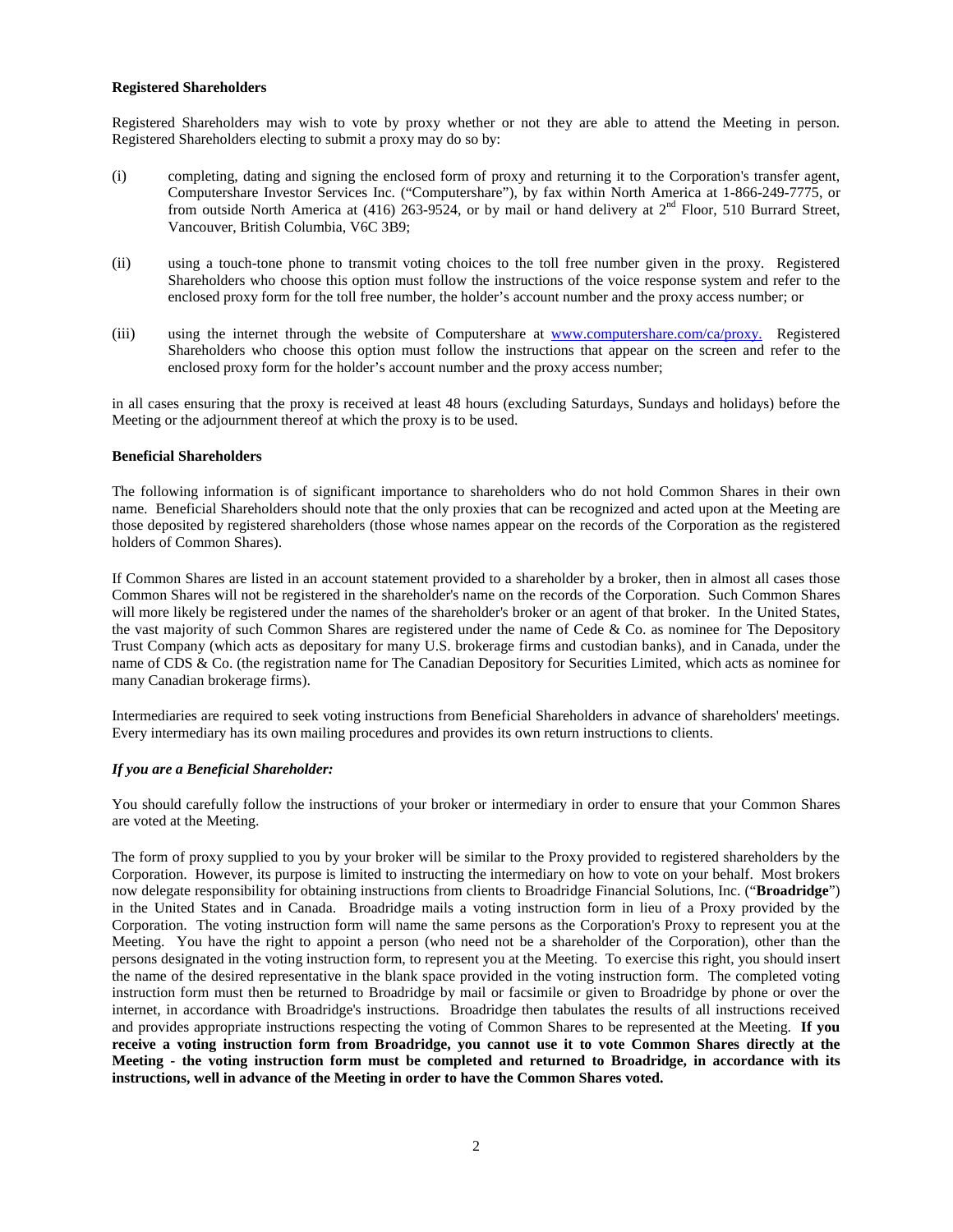Although as a Beneficial Shareholder you may not be recognized directly at the Meeting for the purposes of voting Common Shares registered in the name of your broker, you, or a person designated by you, may attend at the Meeting as proxyholder for your broker and vote your Common Shares in that capacity. If you wish to attend at the Meeting and indirectly vote your Common Shares as proxyholder for your broker, or have a person designated by you do so, you should enter your own name, or the name of the person you wish to designate, in the blank space on the voting instruction form provided to you and return the same to your broker in accordance with the instructions provided by such broker, well in advance of the Meeting.

Alternatively, you can request in writing that your broker send you a legal proxy which would enable you, or a person designated by you, to attend at the Meeting and vote your Common Shares.

#### **Revocation of Proxies**

In addition to revocation in any other manner permitted by law, a shareholder who has given a proxy may revoke it by:

- (i) executing a proxy bearing a later date or by executing a valid notice of revocation, either of the foregoing to be executed by the registered shareholder or the registered shareholder's authorized attorney in writing, or, if the shareholder is a corporation, under its corporate seal by an officer or attorney duly authorized, and by delivering the proxy bearing a later date to **Computershare or at the Corporation's office, Suite 1500, 700 4th Ave. S.W., Calgary, AB, T2P 3J4**, at any time up to and including the last business day that precedes the day of the Meeting or, if the Meeting is adjourned, the last business day that precedes any reconvening thereof, or to the chairman of the Meeting on the day of the Meeting or any reconvening thereof, or in any other manner provided by law, or
- (ii) personally attending the Meeting and voting the registered shareholder's Common Shares.

A revocation of a proxy will not affect a matter on which a vote is taken before the revocation.

#### **INTEREST OF CERTAIN PERSONS OR COMPANIES IN MATTERS TO BE ACTED UPON**

No director or executive officer of the Corporation, or any person who has held such a position since the beginning of the last completed financial year of the Corporation, nor any nominee for election as a director of the Corporation, nor any associate or affiliate of the foregoing persons, has any substantial or material interest, direct or indirect, by way of beneficial ownership of securities or otherwise, in any matter to be acted on at the Meeting other than the election of directors.

## **RECORD DATE AND QUORUM**

The board of directors (the "**Board"**) of the Corporation have fixed the record date for the Meeting at the close of business on February 7, 2017 (the "**Record Date**"). Shareholders of the Corporation of record as at the Record Date are entitled to receive notice of the Meeting and to vote those shares included in the list of shareholders entitled to vote at the Meeting prepared as at the Record Date, except to the extent that any such shareholder transfers any shares after the Record Date and the transferee of those shares establishes that the transferee owns the shares and demands, not less than ten days before the Meeting, that the transferee's name be included in the list of shareholders entitled to vote at the Meeting, in which case such transferee shall be entitled to vote such shares at the Meeting.

Under the Corporation's current Articles the quorum for the transaction of business at the Meeting consists of at least two persons present in person, each being a shareholder entitled to vote thereat or a duly appointed proxy or representative for an absent shareholder is entitled to vote at the Meeting.

## **VOTING SECURITIES AND PRINCIPAL HOLDERS OF VOTING SECURITIES**

The Corporation is authorized to issue an unlimited number of Common Shares. As of February 7, 2017, there were 50,369,654 Common Shares issued and outstanding, each carrying the right to one vote. Common Shares of the Corporation are listed on the TSX Venture Exchange (the "TSXV") under the trading symbol "HPL".

As at February 7, 2017, to the knowledge of the directors and senior officers of the Corporation, and based on the Corporation's review of the records maintained by Computershare, electronic filings with System for Electronic Document Analysis and Retrieval (SEDAR) and insider reports filed with System for Electronic Disclosure by Insiders (SEDI), no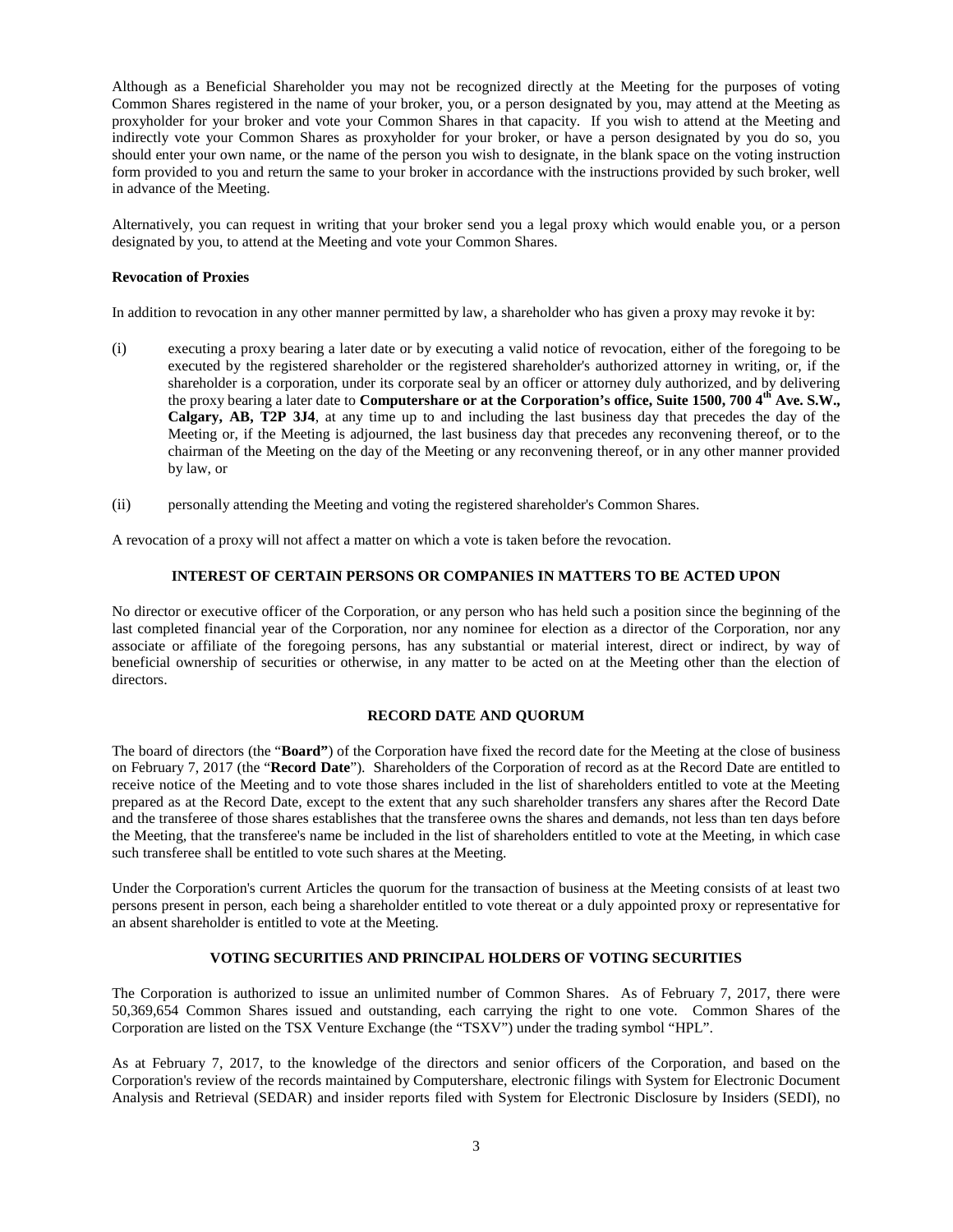person owns, directly or indirectly, or exercises control or direction over, shares carrying more than 10% of the voting rights attached to all outstanding shares of the Corporation.

## **STATEMENT OF EXECUTIVE COMPENSATION**

For the purpose of this information circular:

"CEO" of the Corporation means an individual who acted as Chief Executive Officer of the Corporation, or acted in a similar capacity, for any part of the most recently completed financial year;

"CFO" of the Corporation means an individual who acted as Chief Financial Officer of the Corporation, or acted in a similar capacity, for any part of the most recently completed financial year;

"Executive Officer" of an entity means an individual who is:

- (a) the chair of the Corporation, if any;
- (b) the vice-chair of the Corporation, if any;
- (c) the president of the Corporation;
- (d) a vice-president of the Corporation in charge of a principal business unit, division or function including sales, finance or production;
- (e) an officer of the Corporation (or subsidiary, if any) who performs a policy-making function in respect of the Corporation; or
- (f) any other individual who performs a policy-making function in respect of the Corporation;

"Named Executive Officers or NEOs" means:

- (a) the CEO of the Corporation;
- (b) the CFO of the Corporation;
- (c) each of the Corporation's three most highly compensated executive officers, or the three most highly compensated individuals acting in a similar capacity, other than the CEO and CFO, at the end of the most recently completed financial year whose total compensation was, individually, more than \$150,000;
- (d) any additional individuals for whom disclosure would have been provided under paragraph (i) above except that the individual was not serving as an executive officer of the Corporation, nor in a similar capacity, as at the end of the most recently completed financial year end.

As of August 31, 2016, the Corporation had two "Named Executive Officers", namely Dr. David Winter, CEO and Darren Moulds, CFO.

#### **Director and Named Executive Officer Compensation**

The following table (presented in accordance with National Instrument Form 51-102F6V, is a summary compensation (excluding compensation securities) paid, payable, awarded, granted, given or otherwise provided, directly or indirectly, to the directors and NEOs for each of the Corporation's two most recently completed financial years.

| Table of compensation excluding compensation securities |      |                                                                 |                       |                                            |                                   |                                                  |                                                             |  |
|---------------------------------------------------------|------|-----------------------------------------------------------------|-----------------------|--------------------------------------------|-----------------------------------|--------------------------------------------------|-------------------------------------------------------------|--|
| <b>Name</b><br>and<br>position                          | Year | Salary,<br>consulting<br>fee,<br>retainer or<br>commission (\$) | <b>Bonus</b><br>$($)$ | Committee<br>or meeting<br>fees<br>$($ \$) | Value of<br>perquisites<br>$(\$)$ | Value of all<br>other<br>compensation<br>$($ \$) | <b>Total</b><br>compensation<br>$\left( \mathbf{\$}\right)$ |  |
| Dr. David Winter                                        | 2016 | 120.000                                                         | Nil                   | Nil                                        | $n/a^{(1)}$                       | Nil                                              | 120,000                                                     |  |
| CEO/Director                                            | 2015 | 99.920                                                          | Nil                   | Nil                                        | $n/a^{(1)}$                       | Nil                                              | 99.920                                                      |  |
| Darren Moulds.                                          | 2016 | 36,000                                                          | Nil                   | Nil                                        | $n/a^{(1)}$                       | Nil                                              | 36,000                                                      |  |
| Former $CFO^{(2)}$                                      | 2015 | 30,000                                                          | Nil                   | Nil                                        | $n/a^{(1)}$                       | Nil                                              | 30,000                                                      |  |
| Yogeshwar Sharma                                        | 2016 | 25,165                                                          | Nil                   | Nil                                        | $n/a^{(1)}$                       | Nil                                              | 25,165                                                      |  |
| Chairman/Director                                       | 2015 | 30.109                                                          | Nil                   | Nil                                        | $n/a^{(1)}$                       | Nil                                              | 30,109                                                      |  |
| Charle Gamba                                            | 2016 | 18,000                                                          | Nil                   | Nil                                        | $n/a^{(1)}$                       | Nil                                              | 18.000                                                      |  |
| Director                                                | 2015 | 24,000                                                          | Nil                   | Nil                                        | $n/a^{(1)}$                       | Nil                                              | 24,000                                                      |  |
| W. Derek Aylesworth                                     | 2016 | 16.000                                                          | Nil                   | Nil                                        | $n/a^{(1)}$                       | Nil                                              | 16.000                                                      |  |
| Former Director <sup>(3)</sup>                          | 2015 | 20,000                                                          | Nil                   | Nil                                        | $n/a^{(1)}$                       | Nil                                              | 20,000                                                      |  |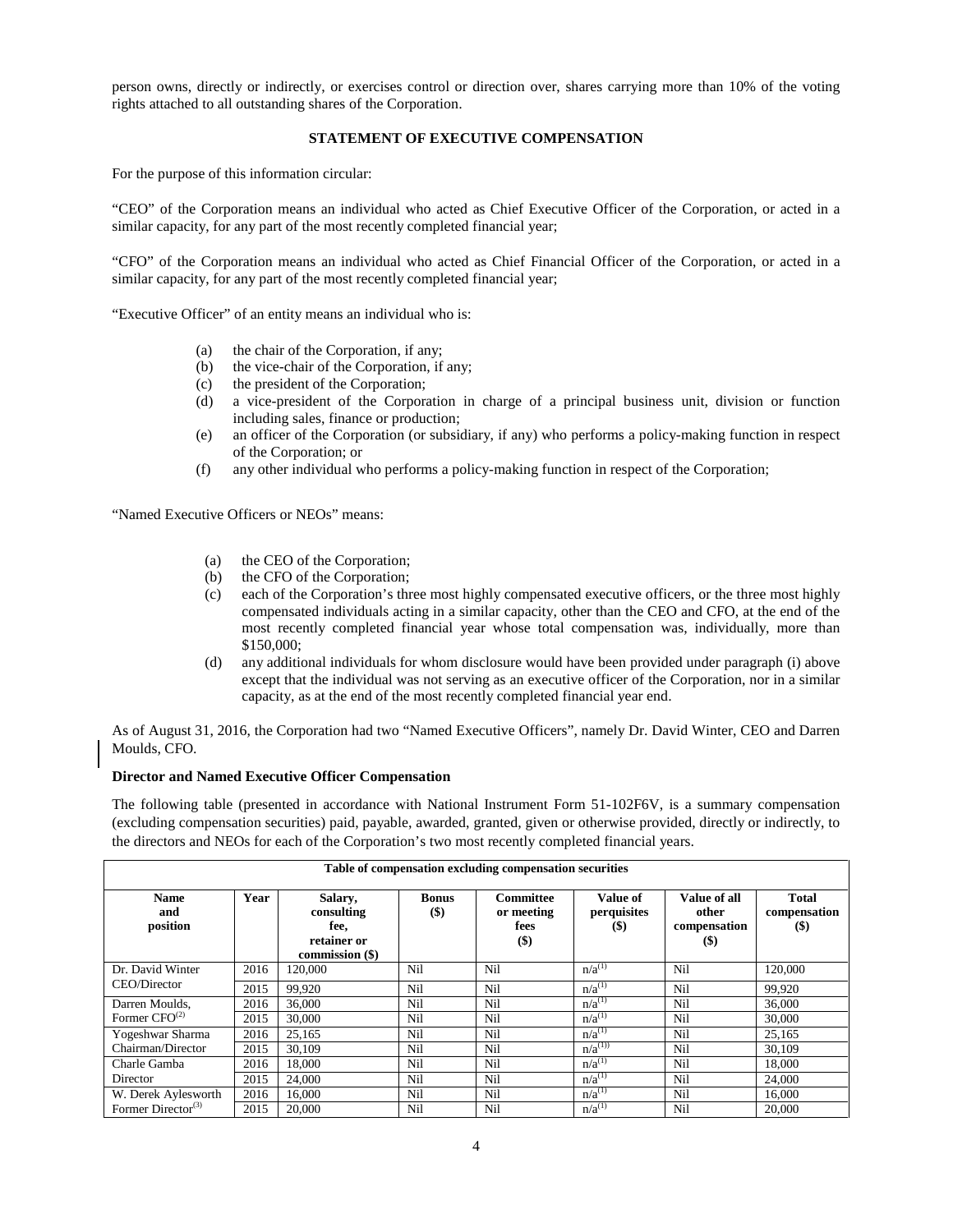#### **Notes:**

- <sup>1</sup>. The value of perquisites and benefits, if any, for each Named Executive Officer or Directors was (a) \$15,000, if the NEO or director's total salary for the financial year is \$150,000 or Less, (b) 10% of the NEO or director's salary for the financial year, if the NEO or director's total salary for the financial year is greater than \$150,000 but less than \$500,000, or (c) \$50,000, if the NEO or director's total salary for the financial year is \$500,000 or greater.
- 2. On September 29, 2016, subsequent to the 2016 fiscal year end, Darren Moulds tendered his resignation as CFO of the Corporation. Following the resignation of Mr. Moulds, Mr. Mark Gelmon consented to act as CFO.
- 3. On July 21, 2016, W. Derek Aylesworth tendered his resignation as Director of the Corporation.

#### **External Management Companies.**

None of the NEOs or directors of the Corporation have been retained or employed by an external management company which has entered into an understanding, arrangement or agreement with the Corporation to provide executive management services to the Corporation, directly or indirectly, other than Mark Gelmon, Chief Financial Officer *(for further information, refer to "Employment, Consulting and Management Agreements" below*.

#### **Stock Options and Other Compensation Securities**

The table below sets out all compensation securities granted or issued to each NEO and director of the Corporation in the financial year ended August 31, 2016 for services provided or to be provided to the Corporation:

| <b>Compensation Securities</b>                   |                                     |                                                                                                            |                           |                                                                            |                                                                                          |                                                                                                |                       |
|--------------------------------------------------|-------------------------------------|------------------------------------------------------------------------------------------------------------|---------------------------|----------------------------------------------------------------------------|------------------------------------------------------------------------------------------|------------------------------------------------------------------------------------------------|-----------------------|
| <b>Name</b><br>and<br>position                   | Type of<br>compensation<br>security | Number of<br>compensation<br>securities, number<br>of underlying<br>securities, and<br>percentage of class | Date of issue<br>or grant | Issue,<br>conversion<br>or exercise<br>price<br>$\left( \mathbb{S}\right)$ | Closing price of<br>security or<br>underlying<br>security on date<br>of grant<br>$($ \$) | <b>Closing price</b><br>of security or<br>underlying<br>security at<br>year end<br><b>(\$)</b> | <b>Expiry</b><br>date |
| David Winter<br>CEO/Director                     | Stock option                        | 1,000,000                                                                                                  | Dec. 4, 2015              | \$0.10                                                                     | \$0.04                                                                                   | \$0.025                                                                                        | Dec. 4, 2022          |
| Darren Moulds.<br>Former CFO                     | Stock option                        | 325,000                                                                                                    | Dec. 4, 2015              | \$0.10                                                                     | \$0.04                                                                                   | \$0.025                                                                                        | Dec. 4, 2022          |
| Yogeshwar<br>Sharma<br>Chairman/<br>Director     | Stock option                        | 725,000                                                                                                    | Dec. 4, 2015              | \$0.10                                                                     | \$0.04                                                                                   | \$0.025                                                                                        | Dec. 4, 2022          |
| Charle Gamba<br>Director                         | Stock option                        | 325,000                                                                                                    | Dec. 4, 2015              | \$0.10                                                                     | \$0.04                                                                                   | \$0.025                                                                                        | Dec. 4, 2022          |
| W. Derek<br>Aylesworth<br><b>Former Director</b> | Stock option                        | 325,000                                                                                                    | Dec. 4, 2015              | \$0.10                                                                     | \$0.04                                                                                   | \$0.025                                                                                        | Dec. 4, 2022          |

**Notes:**

1. Subsequent to the fiscal year ended August 31, 2016, Mr. Aylesworth's stock options were cancelled following his resignation.

The following table discloses the total amount of compensation securities held by the NEOs and directors as at the Corporation's financial year ended August 31, 2016.

| <b>Name and Position</b>             | <b>Number of Options</b> | <b>Vesting Provisions</b>                                    |
|--------------------------------------|--------------------------|--------------------------------------------------------------|
| Dr. David Winter, CEO and Director   | 1,000,000                | $1/3$ of Optioned Shares on December 4, 2016, 2017 and 2018. |
| Darren Moulds, Former CFO            | 325,000                  | $1/3$ of Optioned Shares on December 4, 2016, 2017 and 2018. |
| Yogeshwar Sharma, Chairman/Director  | 725,000                  | 1/3 of Optioned Shares on December 4, 2016, 2017 and 2018.   |
| Charle Gamba, Director               | 325,000                  | $1/3$ of Optioned Shares on December 4, 2016, 2017 and 2018. |
| W. Derek Aylesworth, Former Director | 325,000                  | $1/3$ of Optioned Shares on December 4, 2016, 2017 and 2018. |

**Notes:**

1. Subsequent to the fiscal year ended August 31, 2016, Mr. Aylesworth's stock options were cancelled following his resignation.

Except as noted above, no compensation securities were re-priced, cancelled and replaced, had their term extended, or otherwise materially modified in the Corporation's financial year ended August 31, 2016.

Other than any vesting restrictions noted above, there are no restrictions or conditions for converting, exercising or exchanging the compensation securities.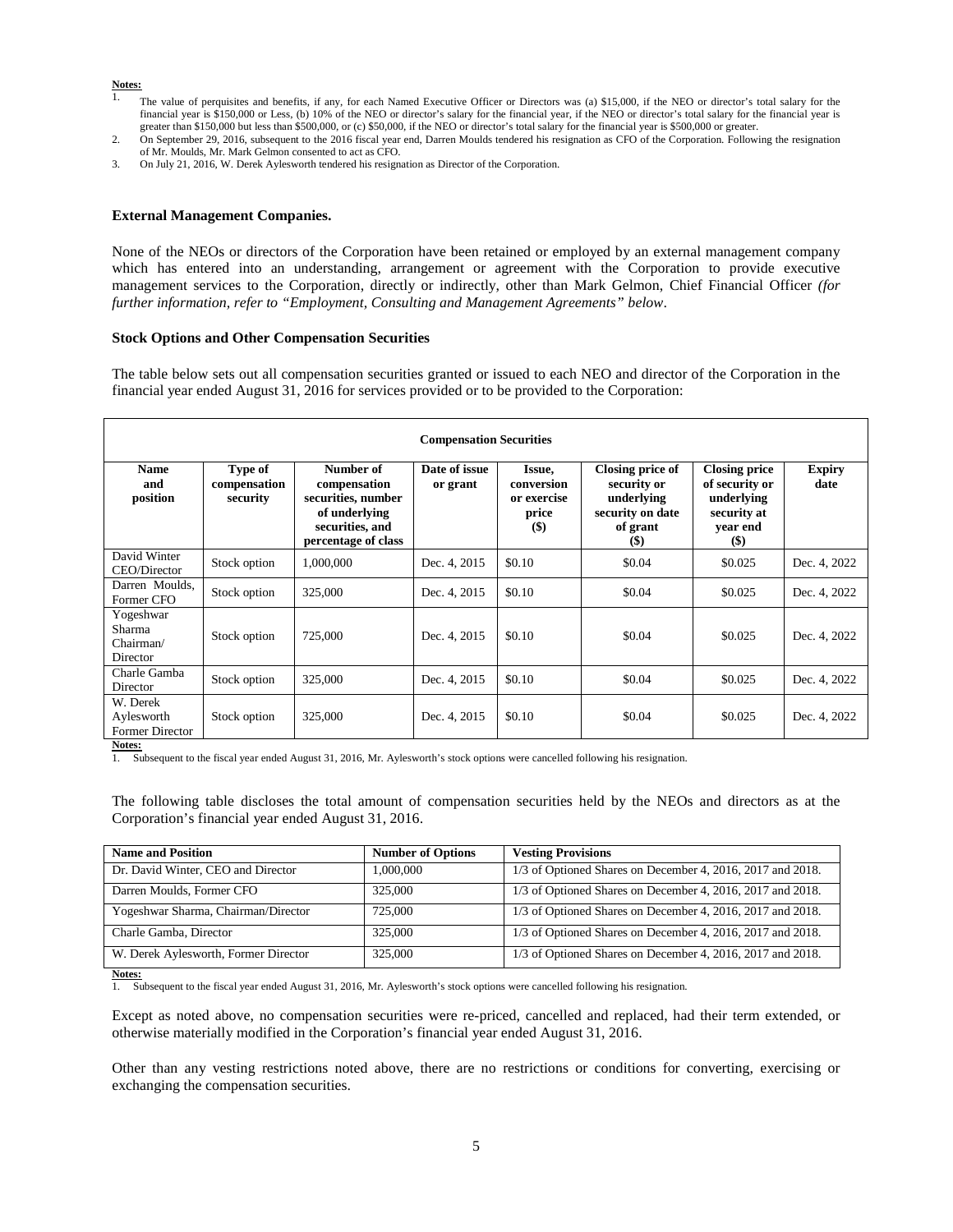#### **Exercise of Compensation Securities by NEO's**

No compensation securities were exercised by the NEO's or directors for the year ended August 31, 2016.

#### **Stock Option Plans and Other Incentive Plans**

The Corporation's current Stock Option Plan (the "Stock Option Plan") has been established in accordance with the policies of the TSXV. The number of Common Shares reserved for issuance pursuant to the exercise of stock options under the Stock Option Plan is equal to 10% of the number of issued and outstanding Common Shares of the Corporation at any given time on a "rolling" basis (the "Stock Option Plan").

The Stock Option Plan was established to provide incentive to employees, directors, officers, management companies and consultants who provide services to the Corporation. The intention of management in proposing the Stock Option plans was and is to increase the proprietary interest of such persons in the Corporation and thereby aid the Corporation in attracting, retaining and encouraging the continued involvement of such persons with the Corporation. The plan is administered by the Corporation's board who has the authority to grant options to directors, officers, employees and consultants. At the time an option is granted, the board will determine the terms of the option, including the exercise price and any vesting provisions, providing the same are in accordance with the TSXV policies.

Pursuant to the policies of the TSXV, a "rolling" stock option plan must be approved and ratified annually by the Shareholders. The Stock Option Plan was approved at the Corporation's last Annual General Meeting held on July 21, 2016 (see *Particulars of Matters to be acted Upon – Ratification of 10% Rolling Stock Option Plan* below).

The following information is intended as a brief description of the Stock Option Plan:

- 1. The aggregate maximum number of options which may be granted under the Stock Option Plan at any one time is 10% of the number of common shares the Corporation has outstanding at the time of grant.
- 2. The term of any options granted under the Plan will be fixed by the board of directors at the time such options are granted, provided that options will not be permitted to exceed a term of ten years.
- 3. Subject to a minimum exercise price of \$0.10 per Common Share, the exercise price per Common Share for an Option shall not be less than the Market Price for the Corporation's common shares (as defined by the policies of the Exchange) at the date of grant.
- 4. The board of directors may, from time to time in its sole discretion, attach restrictions relating to the exercise of an option, including vesting provisions save and except any options granted to consultants performing investor relations activities must include a vesting schedule whereby the options must vest in stages over at least twelve months with not more than one-quarter vesting in any three month period.
- 5. All options are non-assignable and non-transferrable.
- 6. No more than (i) 5% of the issued common shares may be granted to any one individual in any 12 month period; and (ii) no more that 2% of the issued common shares may be granted to a consultant, or an employee performing investor relations activities, in any 12 month period.
- 7. Unless an option agreement specifies otherwise, if an option holder ceases to be a director, officer, employee or consultant, for any reason other than death, each Option held by the option holder other than an option holder who is involved in investor relations activities will cease to be exercisable 90 days after such date services cease or for a "reasonable period" after the option holder ceases to serve in such capacity, as determined by the Board but in any event, no more than one year after the date services cease. For option holders involved in investor relations activities, Options shall cease to be exercisable 30 days after such date services cease.
- 8. Disinterested shareholder approval must be obtained for (i) any reduction in the exercise price of an outstanding option, if the option holder is an insider; (ii) any grant of options to insiders, within a 12 month period, exceeding 10% of the Corporation's issued common shares; and (iii) any grant of options to any one individual, within a 12 month period, exceeding 5% of the Corporation's issued common shares.
- 9. Options will be reclassified in the event of any consolidation, subdivision, conversion or exchange of the Corporation's common shares.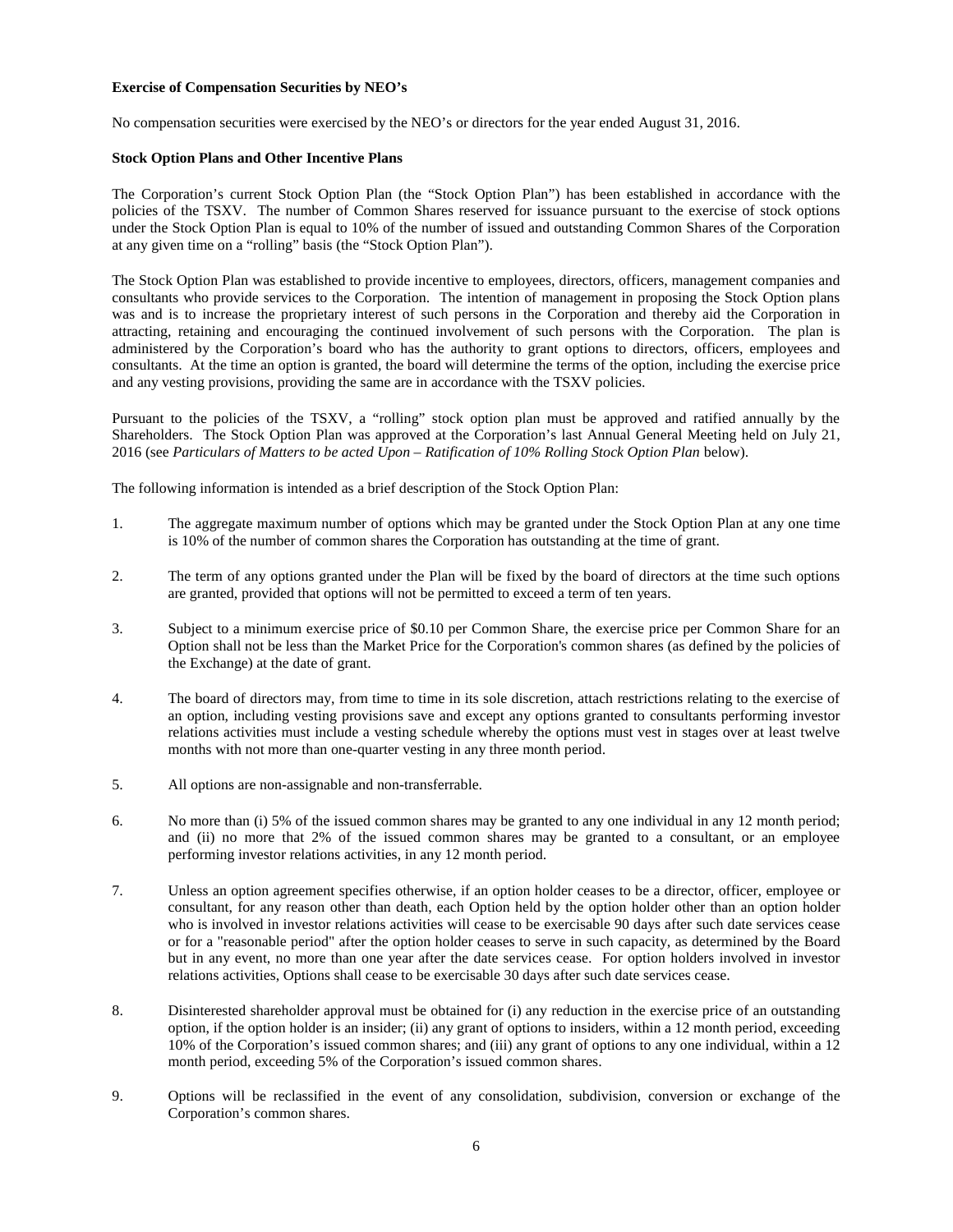A copy of the Stock Option Plan is available on request and will be available for review at the Meeting.

#### **Employment, consulting and management agreements**

Except as described below, the Corporation does not have any contracts, agreements, plans or arrangements that provides for payments to a director or NEO at, following or in connection with any termination (whether voluntary, involuntary or constructive), resignation, retirement, a change in control of the Corporation or a change in an NEO's responsibilities:

The Corporation has an arrangement with iO Corporate Services Ltd. ("iO Corporate") whereby iO Corporate performs management and administrative services at a rate of \$6,500 per month. The services provided by iO Corporate include those services performed by Mark Gelmon, Chief Financial Officer of the Corporation, and Marion McGrath, Corporate Secretary of the Corporation. Mark Gelmon and Marion McGrath are both employees of iO Corporate and iO Corporate is owned and controlled by Marion McGrath.

#### **Oversight and Description of Director and Named Executive Officer Compensation**

The Board of Directors considers and determines all compensation matters for the NEO's and directors. The objective of the Corporation's compensation arrangements is to compensate the executive officers for their services to the Corporation at a level that is both in line with the Corporation's fiscal resources and competitive with companies at a similar stage of development.

The Corporation compensates its executive officers based on their skill, qualifications, experience level, level of responsibility involved in their position, the existing stage of development of the Corporation, the Corporation's resources, industry practice and regulatory guidelines regarding executive compensation levels.

At this time, the Corporation does not have a formal compensation program with specific performance goals or similar conditions.

Executive compensation is based upon the need to provide a compensation package that will allow the Corporation to attract and retain qualified and experienced executives, balanced with a pay-for-performance philosophy. The stock option plan will continue to be used to provide share-purchase options to executives. The share-purchase options are granted in consideration of the level of responsibility of the executive as well as his or her impact to the longer-term operating performance of the Corporation. In determining the number of options to be granted to the executive officers, the Board takes into account the number of options, if any, previously granted to each executive officer and the exercise price of any outstanding options to ensure that such grants are in accordance with the policies of the TSX Venture Exchange, and closely align the interests of the executive officers with the interests of the Corporation's shareholders.

## **Pension Disclosure**

The Corporation does not have any pension or retirement plan which is applicable to the NEOs or directors. The Corporation has not provided compensation, monetary or otherwise, to any person who now or previously has acted as an NEO of the Corporation, in connection with or related to the retirement, termination or resignation of such person, and the Corporation has provided no compensation to any such person as a result of a change of control of the Corporation.

#### **Securities Authorized For Issuance under Equity Compensation Plans**

The following table sets out equity compensation plan information as at the end of the financial year ended August 31, 2016: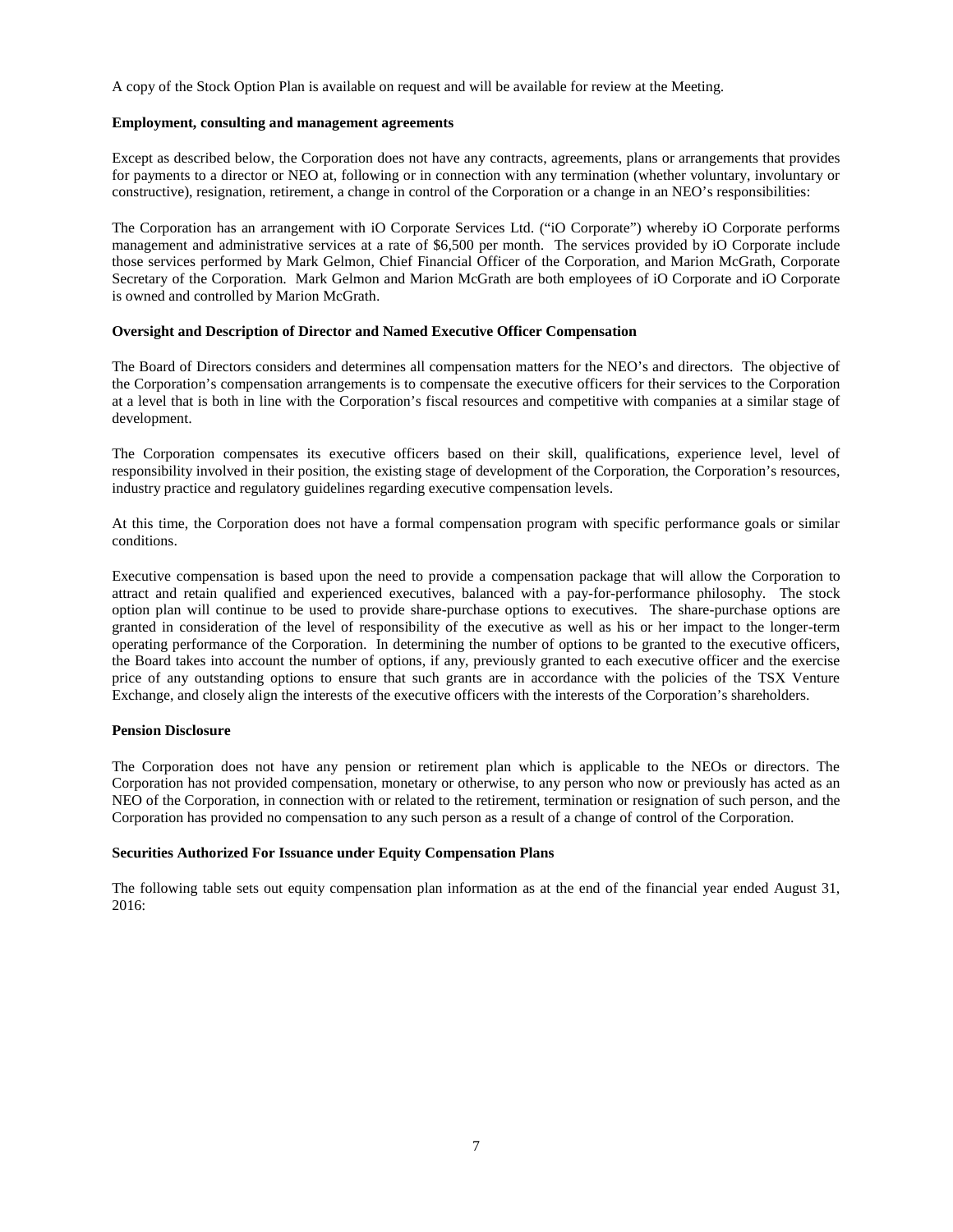#### *Equity Compensation Plan Information*

|                                                                                 | Number of securities to be.<br>issued upon exercise of<br>outstanding options,<br>warrants and rights | Weighted-average<br>exercise price of<br>outstanding options,<br>warrants and rights | Number of securities remaining<br>available for future issuance under<br>equity compensation plans<br>(excluding securities reflected in<br>column (a)) |
|---------------------------------------------------------------------------------|-------------------------------------------------------------------------------------------------------|--------------------------------------------------------------------------------------|---------------------------------------------------------------------------------------------------------------------------------------------------------|
| <b>Plan Category</b>                                                            | (a)                                                                                                   | (b)                                                                                  | (c)                                                                                                                                                     |
| Equity compensation plans<br>approved by securityholders -<br>(the Option Plan) | 4.272,000                                                                                             | \$0.11                                                                               | 764.965                                                                                                                                                 |
| N/A<br>Equity compensation plans not<br>approved by securityholders             |                                                                                                       | N/A                                                                                  | N/A                                                                                                                                                     |
| Total                                                                           | 4,272,000                                                                                             | \$0.11                                                                               | 764.965                                                                                                                                                 |

## **INDEBTEDNESS OF DIRECTORS, EXECUTIVE OFFICERS AND SENIOR OFFICERS**

No person who is or at any time during the most recently completed financial year was a director, executive officer or senior officer of the Corporation, no proposed nominee for election as a director of the Corporation, and no associate of any of the foregoing persons has been indebted to the Corporation at any time since the commencement of the Corporation's last completed financial year. No guarantee, support agreement, letter of credit or other similar arrangement or understanding has been provided by the Corporation at any time since the beginning of the most recently completed financial year with respect to any indebtedness of any such person.

## **INTEREST OF INFORMED PERSONS IN MATERIAL TRANSACTIONS**

Other than as disclosed in this Information Circular, to the knowledge of management of the Corporation, no informed person (a director, officer or holder of 10% or more of the Common Shares) or nominee for election as a director of the Corporation or any associate or affiliate of any informed person or proposed director had any interest in any transaction which has materially affected or would materially affect the Corporation or any of its subsidiaries during the most recently completed financial year end, or has any interest in any material transaction in the current year.

The directors and officers of the Corporation have an interest in the resolutions concerning the election of directors and stock options. Otherwise no director or senior officer of the Corporation or any associate of the foregoing has any substantial interest, direct or indirect, by way of beneficial ownership of shares or otherwise in the matters to be acted upon at the Meeting, except for any interest arising from the ownership of shares of the Corporation where the shareholder will receive no extra or special benefit or advantage not shared on a pro rata basis by all holders of shares in the capital of the Corporation.

## **STATEMENT OF CORPORATE GOVERNANCE**

## **Corporate Governance**

Corporate governance relates to the activities of the Board of Directors (the "**Board**"), the members of which are elected by and are accountable to the shareholders, and takes into account the role of the individual members of management who are appointed by the Board and who are charged with the day-to-day management of the Corporation. National Policy 58- 201 *Corporate Governance Guidelines* establishes corporate governance guidelines which apply to all public companies. These guidelines are not intended to be prescriptive but to be used by issuers in developing their own corporate governance practices. The Board is committed to sound corporate governance practices, which are both in the interest of its shareholders and contribute to effective and efficient decision making.

Pursuant to National Instrument 58-101 *Disclosure of Corporate Governance Practices* ("**NI 58-101"**), the Corporation is required to disclose its corporate governance practices, as summarized below. The Board of Directors will continue to monitor such practices on an ongoing basis and, when necessary, implement such additional practices as it deems appropriate.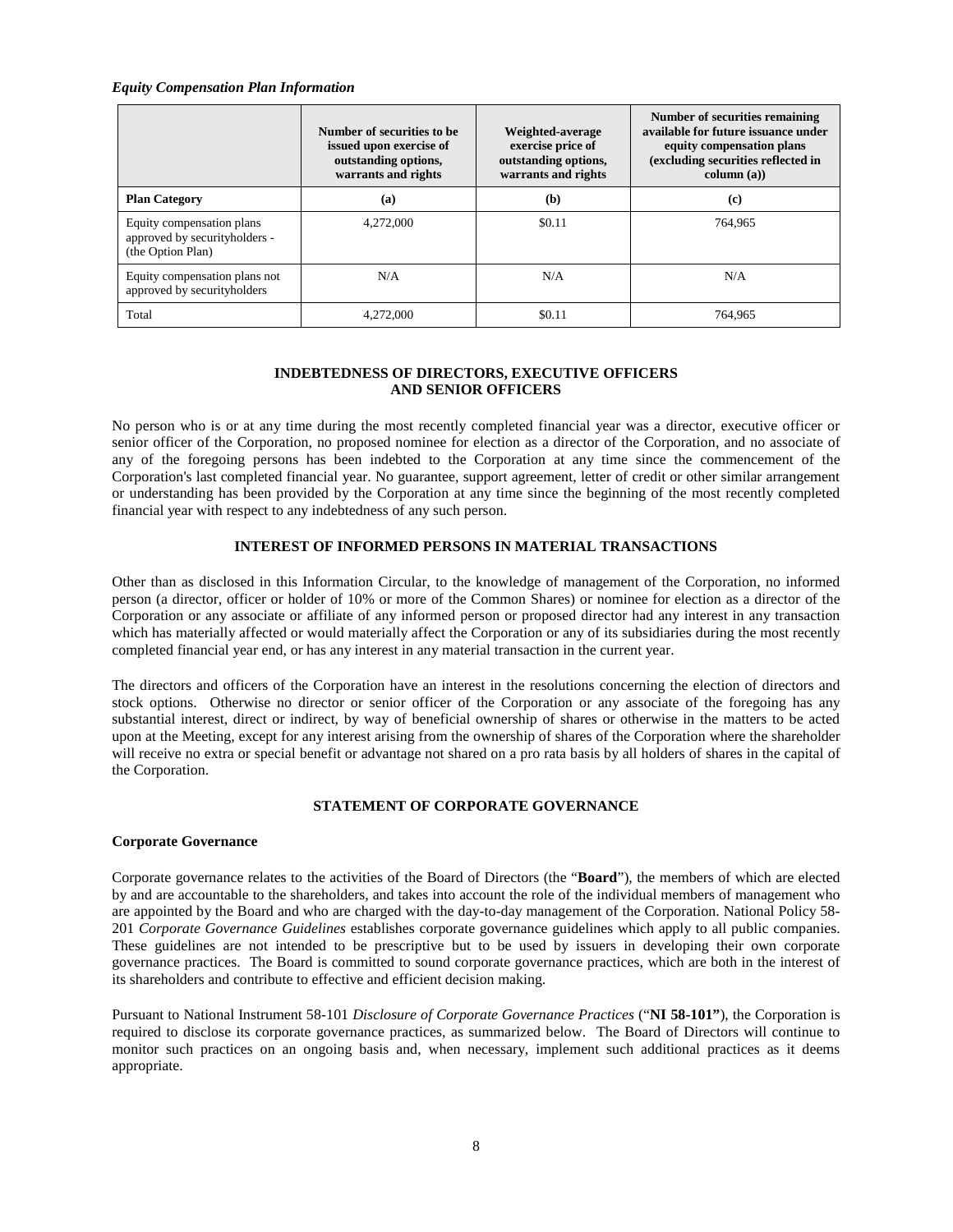## *Board of Directors*

Directors are considered to be independent if they have no direct or indirect material relationship with the Corporation. A "material relationship" is a relationship which could, in the view of the Corporation's board of directors, be reasonably expected to interfere with the exercise of a director's independent judgment.

The Corporation's Board facilitates its exercise of independent judgement in carrying out its responsibilities by carefully examining issues and consulting with outside counsel and other advisors in appropriate circumstances. The Corporation's Board requires management to provide complete and accurate information with respect to the Corporation's activities and to provide relevant information concerning the industry in which the Corporation operates in order to identity and manage risks. The Corporation's Board is responsible for monitoring the Corporation's officers, who in turn are responsible for the maintenance of internal controls and management information systems.

Currently, the Corporation's board has two independent members, being Yogeshwar Sharma and Charle Gamba. The nonindependent member is Dr. David Winter.

## *Directorships*

The following table sets forth the directors of the Corporation who currently hold directorships in other reporting issuers:

| <b>Name of Director</b> | <b>Other Issuer</b>                           |  |  |
|-------------------------|-----------------------------------------------|--|--|
| Charle Gamba            | Canacol Energy Ltd.<br>Ikkuma Resources Corp. |  |  |
| Dr. David A. Winter     | Canacol Energy Ltd.                           |  |  |

## *Orientation and Continuing Education*

Each new director is given an outline of the nature of the Corporation's business, its corporate strategy and current issues within the Corporation. New directors are also required to meet with management of the Corporation to discuss and better understand the Corporation's business and are given the opportunity to meet with counsel to the Corporation to discuss their legal obligations as director of the Corporation.

In addition, management of the Corporation takes steps to ensure that its directors and officers are continually updated as to the latest corporate and securities policies which may affect the directors, officers and committee members of the Corporation as a whole. The Corporation continually reviews the latest securities rules and policies and is on the mailing list of the TSX Venture Exchange (the "**TSXV**") to receive updates to any of those policies. Any such changes or new requirements are then brought to the attention of the Corporation's directors either by way of director or committee meetings or by direct communications from management to the directors.

## *Ethical Business Conduct*

The Corporation's Board has found that the fiduciary duties placed on individual directors by the Corporation's governing corporate legislation and the common law and the restrictions placed by applicable corporate legislation on an individual directors' participation in decisions of the board in which the director has an interest have been sufficient to ensure that the board operates independently of management and in the best interests of the Corporation. Further, the Corporation's auditor has full and unrestricted access to the Audit Committee at all times to discuss the audit of the Corporation's financial statements and any related findings as to the integrity of the financial reporting process.

## *Nomination of Directors*

The Corporation's Board considers its size each year when it considers the number of directors to recommend to the shareholders for election at the annual meeting of shareholders, taking into account the number required to carry out the Board's duties effectively and to maintain a diversity of views and experience.

The Corporation's Board does not have a nominating committee, and these functions are currently performed by the Corporation's Board as a whole. However, if there is a change in the number of directors required by the Corporation, this policy will be reviewed.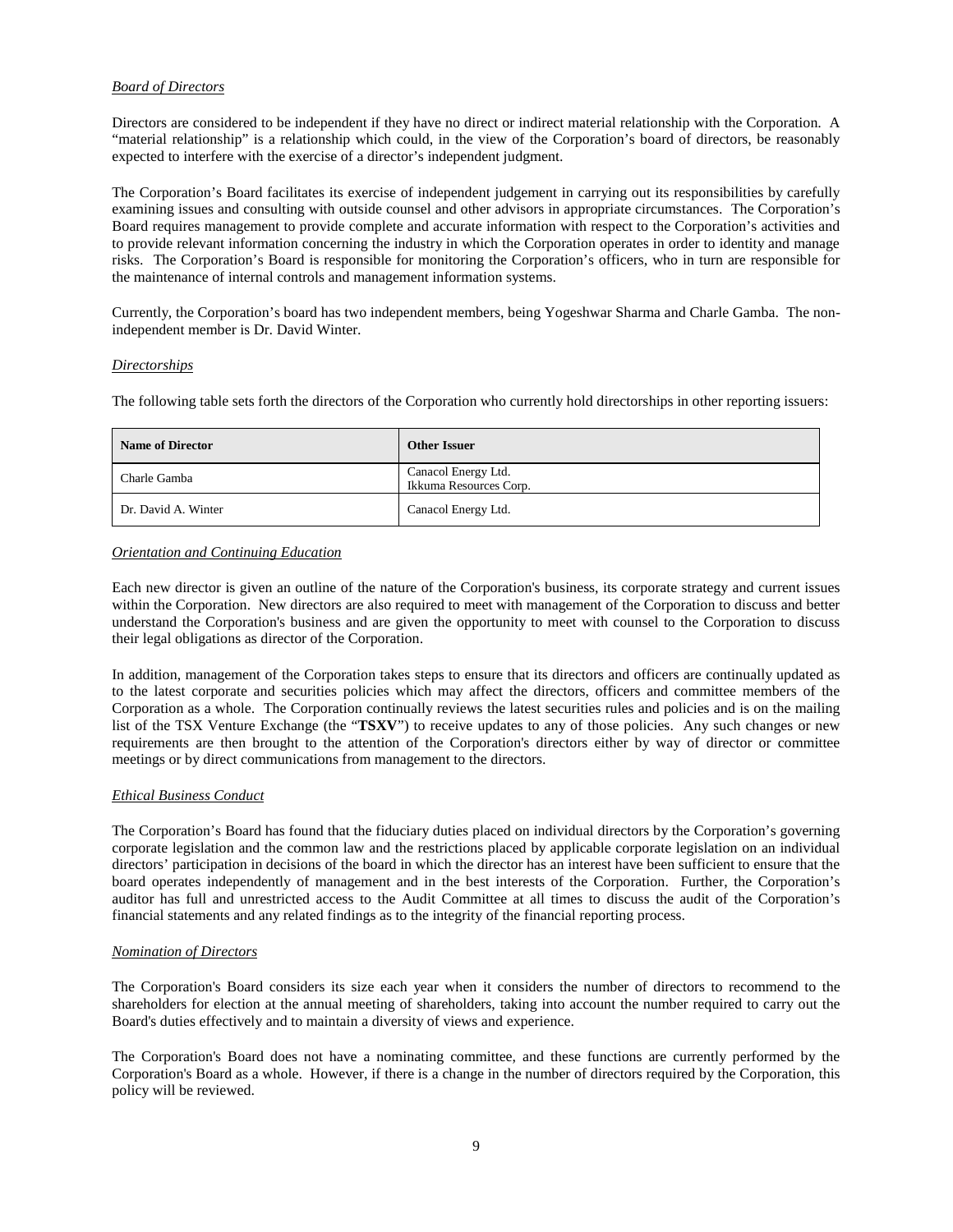#### *Compensation*

To determine compensation payable, the independent Directors review compensation paid for directors, officers and senior management of companies of similar size and stage of development in the oil and gas exploration industry and determines an appropriate compensation reflecting the need to provide incentive and compensation for the time and effort expended by the Directors and senior management while taking into account the financial and other resources of the Corporation. In setting the compensation the independent Directors annually review the performance of the officers, and senior management in light of the Corporation's objectives and consider other factors that may have impacted the success of the Corporation in achieving its objectives.

#### *Other Board Committees*

The Board has no other committees other than the Audit Committee.

#### *Assessments*

The Corporation's Board monitors the adequacy of information given to directors, communication between the Board and management and the strategic direction and processes of the Board and committees.

## **Audit Committee Disclosure**

Pursuant to section 171(1) of the *Business Corporations Act* (Alberta), the policies of the TSXV and National Instrument 52-110 *Audit Committees* ("**NI 52-110**")*,* the Corporation is required to have an Audit Committee comprised of not less than three directors, a majority of whom are not officers, control persons or employees of the Corporation or an affiliate of the Corporation. NI 52-110 requires the Corporation, as a venture issuer, to disclose annually in its information circular certain information concerning the constitution of its Audit Committee and its relationship with its independent auditor. The Audit Committee Charter is attached to this Information Circular as Schedule "A".

#### *Composition of the Audit Committee*

The following are the members of the Committee:

| Dr. David Winter                  | Not-Independent $(1)$ | Financially literate <sup>(1)</sup> |
|-----------------------------------|-----------------------|-------------------------------------|
| Yogeshwar Sharma                  | Independent $(1)$     | Financially literate <sup>(1)</sup> |
| Charle Gamba                      | Independent $(1)$     | Financially literate <sup>(1)</sup> |
| $^{(1)}$ As defined in NI 52-110. |                       |                                     |

#### *Relevant Education and Experience*

**Dr. David Winter** has over 30 years of international oil and gas industry experience in Latin America, the Middle East, North Africa, South East Asia and North America. He is also a Co-Founder and Director of Canacol Energy Ltd., a publicly traded oil and gas company listed on both the Toronto and Colombia stock exchanges. David is also a founder and director of privately-held Miramar Hydrocarbons, which operates in Argentina. Prior to founding Miramar, David was Founder, CEO & President of Excelsior Energy Limited, a Canadian publicly traded company focused on exploration and appraisal activities in Canada's oilsands which was sold to Athabasca Oil Company in October 2010. David acquired his extensive international oil and gas experience from senior management roles at Calvalley Petroleum, where he was Senior Vice President, Exploration and Production, and at Alberta Energy Company, where he was Vice President, International Exploration. He has also held senior management and technical positions with Canadian Occidental, Sun Oil and BP. David holds a BSc (Hons), MSc and PhD in Geology..

**Yogeshwar Sharma** has over 40 years of broad international oil and gas industry experience. He is the co-founder of LSE-listed Hardy Oil and Gas plc, and served as its CEO until May 2012. Prior to founding Hardy, Yogeshwar worked at Elf International as the Manager of Reservoir Engineering and also served as an External Examiner at the Heriot Watt University in Edinburgh. He is a Registered Professional Engineer in Alberta and a member of the Society of Applied and Industrial Mathematics. Mr. Sharma graduated from the University of Alberta with a BSc in Mechanical Engineering.

**Charle Gamba** has been the Chief Executive Officer and President of Canacol Energy Ltd., since October 2008. He is a senior executive with almost 20 years working experience in the US and international upstream oil and gas industry. Charle served as a Vice President of Exploration at Occidental Oil & Gas Company from 2001 to 2008. In his seven years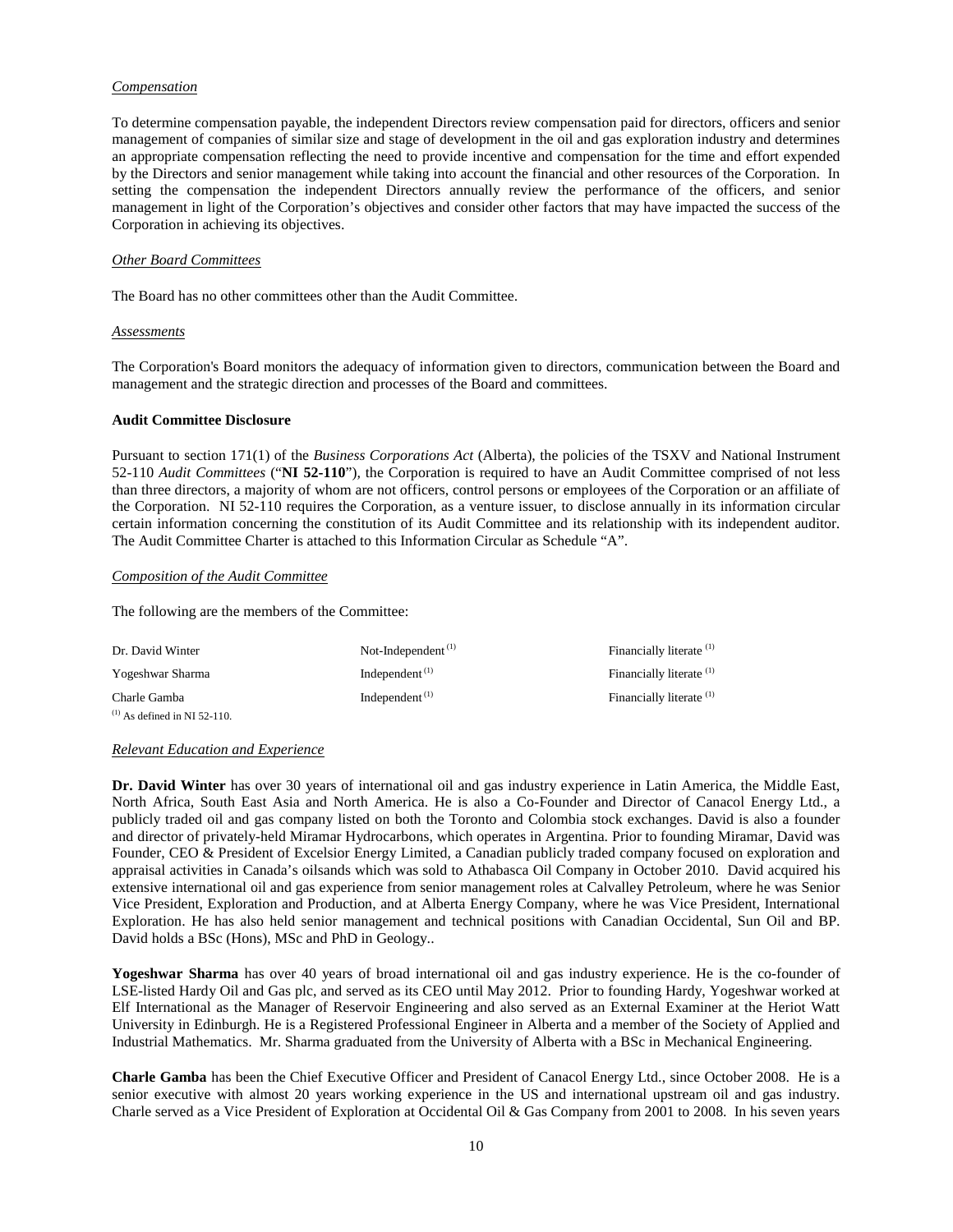with Occidental, he worked in Ecuador, Qatar, Colombia, and the United States in a variety of technical management roles. Charle started his professional career as a geologist with Imperial Oil in Calgary in 1994.

## *Audit Committee Oversight*

At no time since the commencement of the Corporation's most recent completed financial year was a recommendation of the Committee to nominate or compensate an external auditor not adopted by the Board of Directors.

#### *Reliance on Certain Exemptions*

At no time since the commencement of the Corporation's most recently completed financial year has the Corporation relied on the exemption in Section 2.4 of NI 52-110 *(De Minimis Non-audit Services)*, or an exemption from NI 52-110, in whole or in part, granted under Part 8 of NI 52-110.

#### *External Auditor Service Fees (By Category)*

Aggregate fees paid to the Auditor during the financial years ended August 31, 2016 and 2015 were as follows:

| <b>Financial Year Ended</b> | <b>Audit Fees</b> | <b>Audit Related Fees</b> <sup>1</sup> | $\rm\, Tax\, Fees^2$ | All Other Fees <sup>3</sup> |
|-----------------------------|-------------------|----------------------------------------|----------------------|-----------------------------|
| 2016                        | \$16.400          | \$Nil                                  | \$2,500              | \$Nil                       |
| 2015                        | \$20,400          | \$Nil                                  | \$2,500              | \$Nil                       |

**Notes:**<br>1. **I** 

1. Fees charged for assurance and related services reasonably related to the performance of an audit, and not included under "Audit Fees".

2. Fees charged (or estimated charges) for tax compliance, tax advice and tax planning services.<br>
Fees for services other than disclosed in any other column

Fees for services other than disclosed in any other column.

## **PARTICULARS OF MATTERS TO BE ACTED UPON**

#### **A. Financial Statements**

The shareholders will receive and consider the audited financial statements of the Corporation for the fiscal year ended August 31, 2016 together with the auditor's report thereon. A copy of the financial statements is available for review on [www.sedar.com.](http://www.sedar.com/)

## **B. Election of Directors**

The term of office of each of the current directors will end at the conclusion of the Meeting. Unless the director's office is earlier vacated in accordance with the provisions of the *Business Corporations Act* (Alberta), each director elected will hold office until the conclusion of the next annual general meeting of the Corporation.

Management is proposing to fix the number for which positions exist on the Corporation's board at four (4).

The following table sets out the names of management's nominees for election as directors, all major offices and positions with the Corporation and any of its significant affiliates each now holds, each nominee's principal occupation, business or employment for the five preceding years for new director nominees, the period of time during which each has been a director of the Corporation and the number of Common Shares of the Corporation beneficially owned by each, directly or indirectly, or over which each exercised control or direction, as at the date of this Information Circular.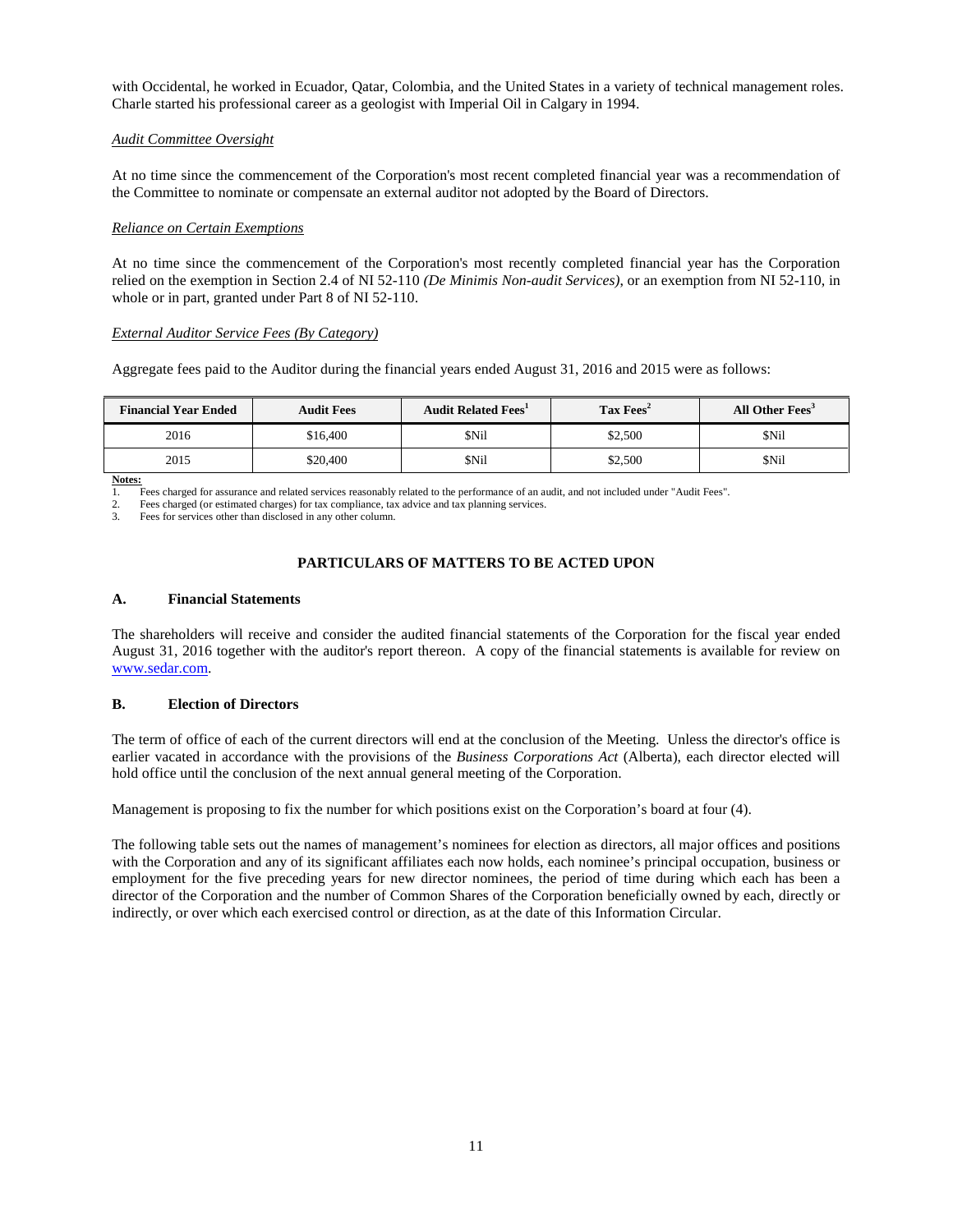| <b>Name of Nominee, Current Position</b><br>with Corporation, Province and |                                             | <b>Period From</b><br><b>Which Nominee</b> | Number of<br>Approximate         |  |
|----------------------------------------------------------------------------|---------------------------------------------|--------------------------------------------|----------------------------------|--|
| <b>Country of Residence</b>                                                | <b>Principal Occupation</b>                 | <b>Has Been Director</b>                   | Voting Securities <sup>(1)</sup> |  |
| $Dr.$ David Winter <sup>(2)</sup>                                          | President CEO of Horizon Petroleum Ltd.     | November 4, 2014                           | 430,000                          |  |
| Chief Executive Officer and Director                                       |                                             |                                            |                                  |  |
| Alberta, Canada                                                            |                                             |                                            |                                  |  |
| Charle Gamba $^{(2)}$                                                      | President CEO of Canacol Energy Ltd.        | April 11, 2014                             | 1.010.000                        |  |
| <b>Director</b>                                                            |                                             |                                            |                                  |  |
| Texas, USA                                                                 |                                             |                                            |                                  |  |
| Yogeshwar Sharma <sup>(2)</sup>                                            | Petroleum Engineer                          | April 30, 2013                             | 2,088,333                        |  |
| Director                                                                   |                                             |                                            |                                  |  |
| Aix-en-Provence, France                                                    |                                             |                                            |                                  |  |
| <b>Harry Wilson</b>                                                        | Businessman and Founder/Chairman of         | Nominee                                    | 0                                |  |
| Nominee                                                                    | several public companies in the oil and gas |                                            |                                  |  |
| Harpenden, Hertfordshire, UK                                               | sector                                      |                                            |                                  |  |

**<u>Notes:</u>**<br>1.

1. Voting securities beneficially owned, directly or indirectly, or over which control or direction is exercised.

Member of Audit Committee.

The Corporation does not have an Executive Committee. The Board has established an Audit Committee, details of which are provided under the heading "Statement of Corporate Governance".

Management does not contemplate that any of the nominees will be unable to serve as a director. However, if a nominee should be unable to so serve for any reason prior to the Meeting, the persons named in the enclosed form of proxy reserve the right to vote for another nominee in their discretion. **The persons named in the enclosed form of proxy intend to vote for the election of all of the nominees whose names are set forth above.**

Except as noted below, as at the date of this Information Circular and within the ten years before the date of this Information Circular, no proposed director:

- (a) is or has been a director or executive officer of any Corporation (including the Corporation), that while that person was acting in that capacity:
	- i. was the subject of a cease-trade order or similar order or an order that denied the relevant Corporation access to any exemption under securities legislation, for a period of more than 30 consecutive days;
	- ii. was subject to an event that resulted, after the director or executive officer ceased to be a director or executive officer, in the Corporation being the subject of a cease trade or similar order or an order that denied the relevant Corporation access to any exemption under securities legislation, for a period of more than 30 consecutive days;
	- iii. within a year of that person ceasing to act in that capacity, became bankrupt, made a proposal under any legislation relating to bankruptcy or insolvency or was subject to or instituted any proceedings, arrangement or compromise with creditors or had a receiver, receiver manager or trustee appointed to hold its assets; or
- (b) has within 10 years before the date of the Information Circular became bankrupt, made a proposal under any legislation relating to bankruptcy or insolvency or was subject to or instituted any proceedings, arrangement or compromise with creditors or had a receiver, receiver manager or trustee appointed to hold the assets of the director, officers or shareholders.

## **C. Appointment of Auditor**

Management recommends the re-appointment of KPMG LLP, Chartered Accountants, the present auditor, as the auditor of the Corporation to hold office until the close of the next annual meeting of the shareholders.

**Shares represented by proxies in favour of the management nominees will be voted in favour of the appointment of KPMG LLP, Chartered Accountants, as auditor of the Corporation and authorizing the Board to fix the auditor's remuneration, unless a shareholder has specified in his proxy that his shares are to be withheld from voting on the appointment of auditor.**

#### **D. Ratification of 10% Rolling Stock Option Plan**

Management is seeking re-ratification by the shareholders of the Corporation's existing stock option plan (the "**Stock Option Plan**") in accordance with the policies of the TSXV. At the Meeting, shareholders will be asked to consider and, if thought fit, pass the following ordinary resolutions: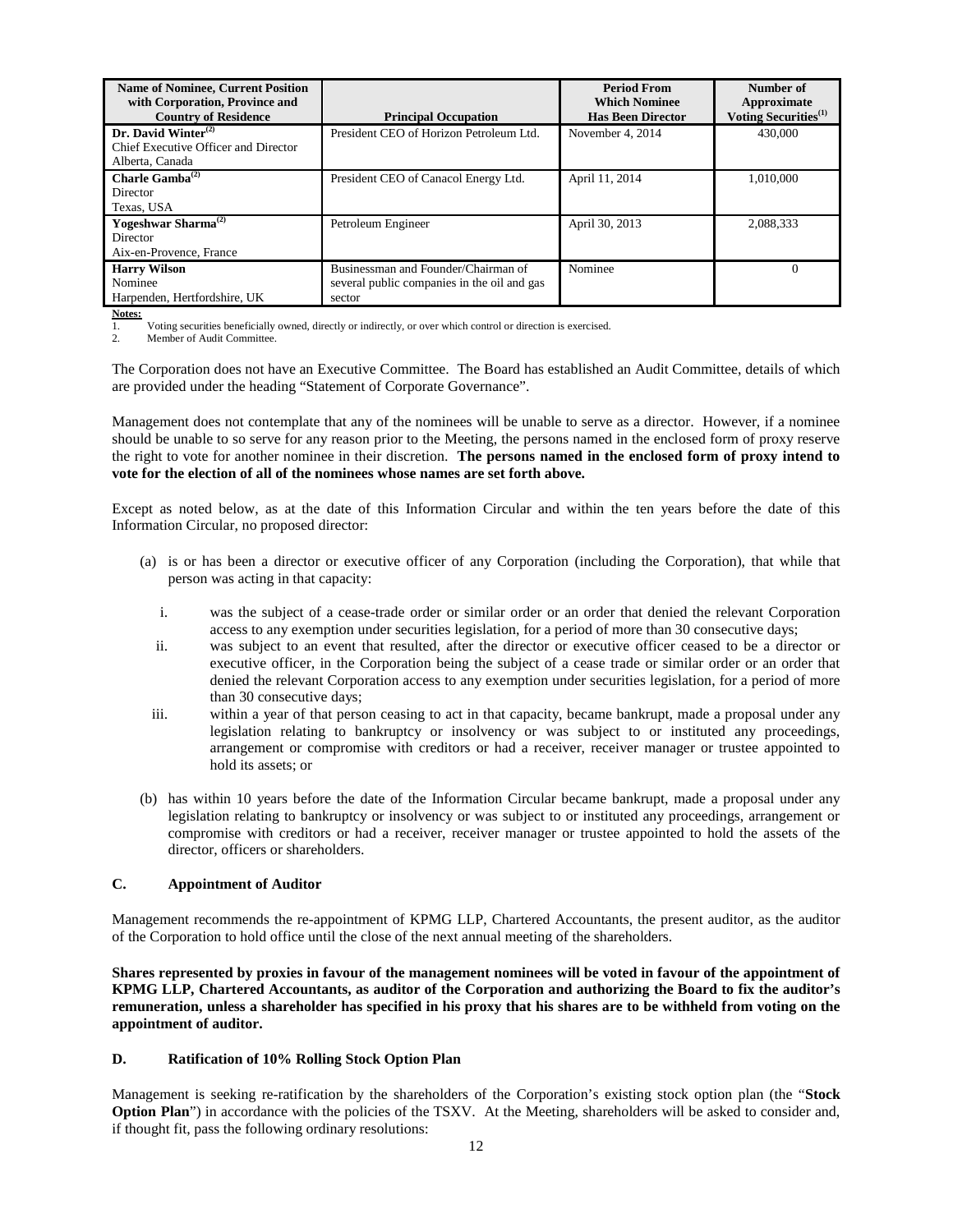#### "BE IT RESOLVED THAT:

- (i) the Corporation's Stock Option Plan be ratified, confirmed and approved, including reserving for issuance under the Stock Option Plan at any time of a maximum of 10% of the issued and outstanding Common Shares of the Corporation;
- (ii) the Corporation is authorized to grant stock options pursuant to and subject to the terms and conditions of the Stock Option Plan to qualified directors, officers, employees and consultants or management company employees of the Corporation, or any affiliate of the Corporation; and
- (iii) any one director or officer of the Corporation, for and on behalf of the Corporation, be and is hereby authorized to execute and deliver all documents and instruments and take all such other actions as may be necessary or desirable to implement this resolution and the matters authorized hereby, such determination to be conclusively evidenced by the execution and delivery of any such documents and instruments and the taking of any such actions."

For further information concerning the Corporation's stock option plan, refer *Statement of Executive Compensation – Stock Option Plans and Other Incentive Plans* above.

#### **Shares represented by proxies in favour of the management nominees will be voted in favour of ratifying the Stock Option Plan.**

## **E. Share Consolidation**

Shareholder approval is being requested to an Special Resolution which would approve a consolidation of the Corporation's shares to give the Corporation greater flexibility in future financings. Management is requesting approval to the consolidation of all of its Common Shares without par value such that every six (6) Common Shares before consolidation would be consolidated into one (1) Common Share without par value, or such other lessor consolidation ration that the directors of the Corporation deem necessary in order to meet its public distribution requirements postconsolidation (the "Consolidation").

The Corporation currently has 50,369,654 common shares issued and outstanding. Following the Consolidation and the issuance of approximately 165,000,000 common shares by way of the proposed Private Placement as announced in the Corporation's news release dated January 17, 2017, there will be approximately 35,894,942 common shares issued and outstanding. No fractional post-Consolidation shares will be issued and no cash will be paid in lieu of fractional postconsolidation common shares. In the case of fractional shares resulting from the Consolidation, fractions of a share will be rounded down to the next whole share.

Upon the Consolidation becoming effective, letters of transmittal will be sent by mail to all holders of common shares then issued and outstanding for use in transmitting their share certificates to the Corporation's registrar and transfer agent, Computershare Trust Company, in exchange for new certificates representing the number of common shares to which such shareholder is entitled as a result of the consolidation. Upon return of a properly completed letter of transmittal, together with certificates evidencing the common shares of the Corporation, certificates for the appropriate number of new consolidated common shares will be issued at no charge. No certificates for fraction consolidated common shares will be issued.

Upon the Consolidation becoming effective, the number of shares reserved for issuance by the Corporation, including those shares reserved for the Option Plan and warrants will be adjusted to give effect to the Consolidation, such that the number of consolidated common shares issuable will equal the number obtained when the number of common shares issuable is divided by the conversion number and the exercise prices of outstanding stock options and warrants to purchase Consolidation common shares will equal the price obtained by multiplying the existing exercise price by the conversion number.

Under the *Business Corporations Act* (Alberta), a share consolidation requires approval of the shareholders by way of special resolution which must be passed by a majority of not less than two-thirds (2/3) of the votes represented the Meeting, in person or by proxy. Accordingly, the shareholders of the Company will be asked to approve a Special Resolution approving the share consolidation, the text of which will be in substantially the form as follows, subject to changes in form as may be required by the Registrar of Corporations (Alberta) or the TSX Venture Exchange: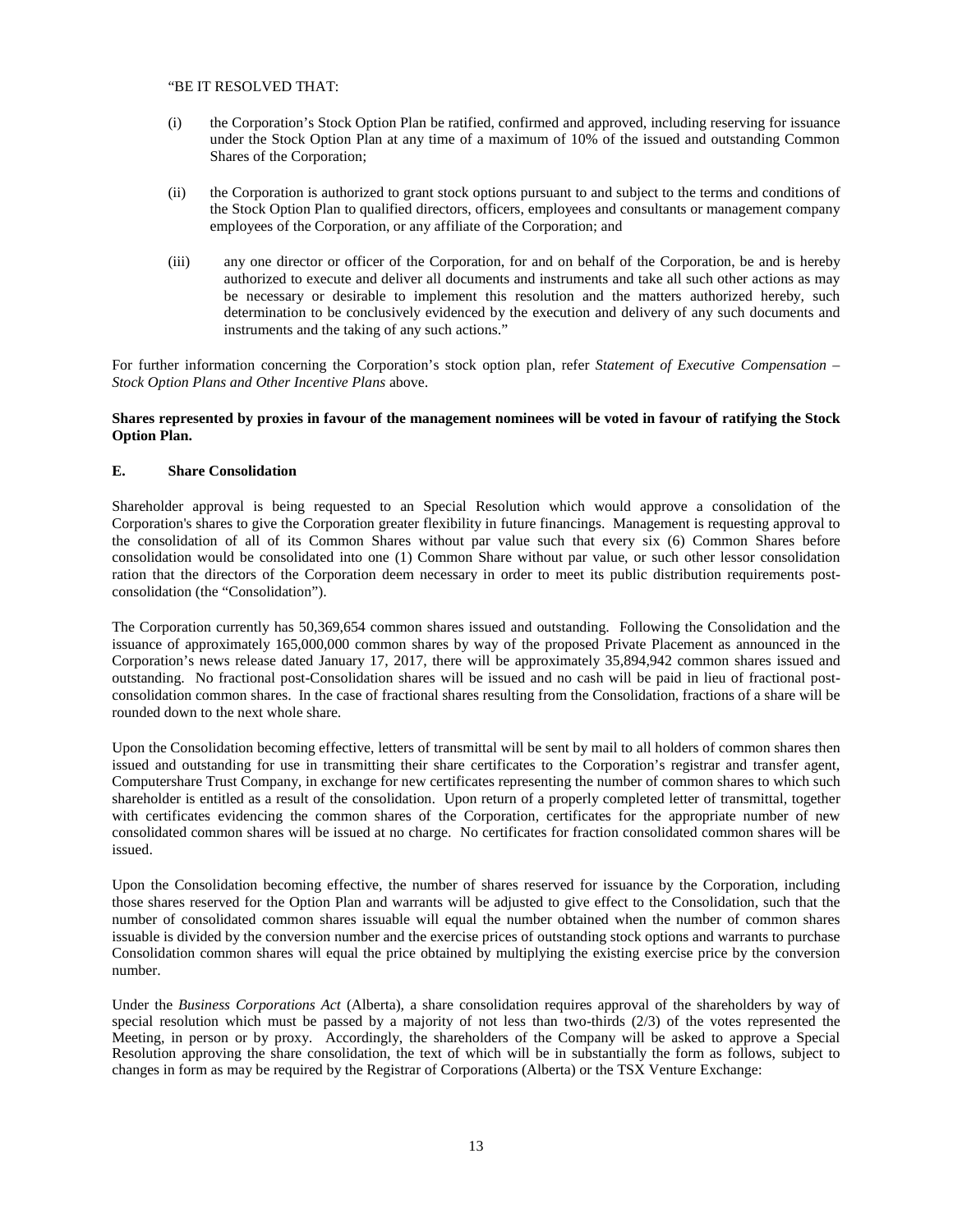"RESOLVED, by Special Resolution, that:

- (i) the unlimited common shares without par value in the capital of the Corporation be consolidated such that every six (6) pre-consolidated common shares without par value of the Corporation be consolidated into one (1) common share without par value of the Corporation or such other lessor consolidation ration that the directors of the Corporation deem necessary in order to meet its public distribution requirements postconsolidation, subject to the consent and approval of the TSX Venture Exchange;
- (ii) the Articles of the Corporation be amended accordingly to give effect to the foregoing resolution;
- (iii) the directors of the Corporation may, in their sole and absolute discretion, elect not to implement the share consolidation without further approval or authorization from the members of the Corporation; and
- (iv) any director or officer of the Corporation be authorized or directed for and on behalf and in the name of the Corporation to execute, deliver and, where necessary, any documentation required for the purpose of giving effect to these resolutions."

## **F. Creation of a Control Position Held by PMI Resources Ltd.**

#### *Background*

On December 21, 2016, the Corporation entered into an agreement with PMI Resources Ltd. ("PMI"), (the "**LOI**"), in pursuant to which PMI will assign to the Corporation its two Luxembourg subsidiaries which hold a 100% working interest in two hydrocarbons licenses in southwest France known as Lediuix and Ger and consists of approximately 171,520 acres (the "Assignment").

The Ledeuix and Ger licenses are located in the Aquitaine Basin of south-west France. The basin contains the largest natural gas fields in France, Lacq and Meillon, which combined have produced 11 TCF of gas to date. Hydrocarbons were sourced from the Lower Jurassic aged shales and marls, and have migrated into Jurassic and Cretaceous aged fractured carbonate reservoirs contained in folded thrust sheets of the Pyrenean fold belt.

Both PMI licenses have progressed through their first exploration period, and the acreage numbers reflect their postrelinquishment status.

Eleven wells have been drilled in the Ledeuix permit, with two of those wells testing hydrocarbons. Saucede-1 drilled in 1978 by Esso was a gas discovery flowing an average 9 MMscf/d over 19 days. It was placed on production 1981 - 1985 and again in 1988 to 1993. The well produced a cumulative 1.85 BCF of gas from Lower Cretaceous and Jurassic-aged naturally fractured carbonate reservoirs between 4,200 and 5,410 meters below sea level. Reservoir engineering analysis has indicated significant wellbore damage, caused by overweight drilling fluids and poor completion practices which could have resulted in poor well performance.

GLJ Petroleum Consultants assessed the resource potential of the Saucede gas discovery in the Ledeuix permit as of June 30, 2014 for PMI. The report was completed in accordance with NI 51-101 at the time. As the assessment was prior to NI 51-101 amendments (July 1, 2015) and section 2 Resources Other Than Reserves (ROTR) of COGE Handbook Vol.2, the information regarding GLJ's assessment will be updated and Horizon will disclose in a subsequent news release, details of the updated assessment once available.

A number of leads have been identified in different thrust sheets that have similar characteristics to the Saucede gas discovery at shallower depths that provide significant upside potential.

The Ledeuix permit presents an opportunity to appraise and potentially develop an in-place gas resource in a basin with ample existing gas infrastructure, providing gas into an attractive gas market. Management and Directors of Horizon have expertise and experience in appraising, developing and monetizing naturally fractured reservoirs around the world with a number of oil and gas companies. Horizon's strategy will be to leverage that experience to develop and monetize similar gas resources in Europe. Several European countries contain significant undeveloped gas resources that could provide gas into attractive gas markets. The scale of the resources is such that they are immaterial to the large independents and major oil and gas companies but highly material to junior independents that have the technical and operating expertise and experience. The PMI transaction represents the first step in executing this strategy and Management has identified a number of potential follow-on opportunities with significant undeveloped gas resources in attractive gas markets.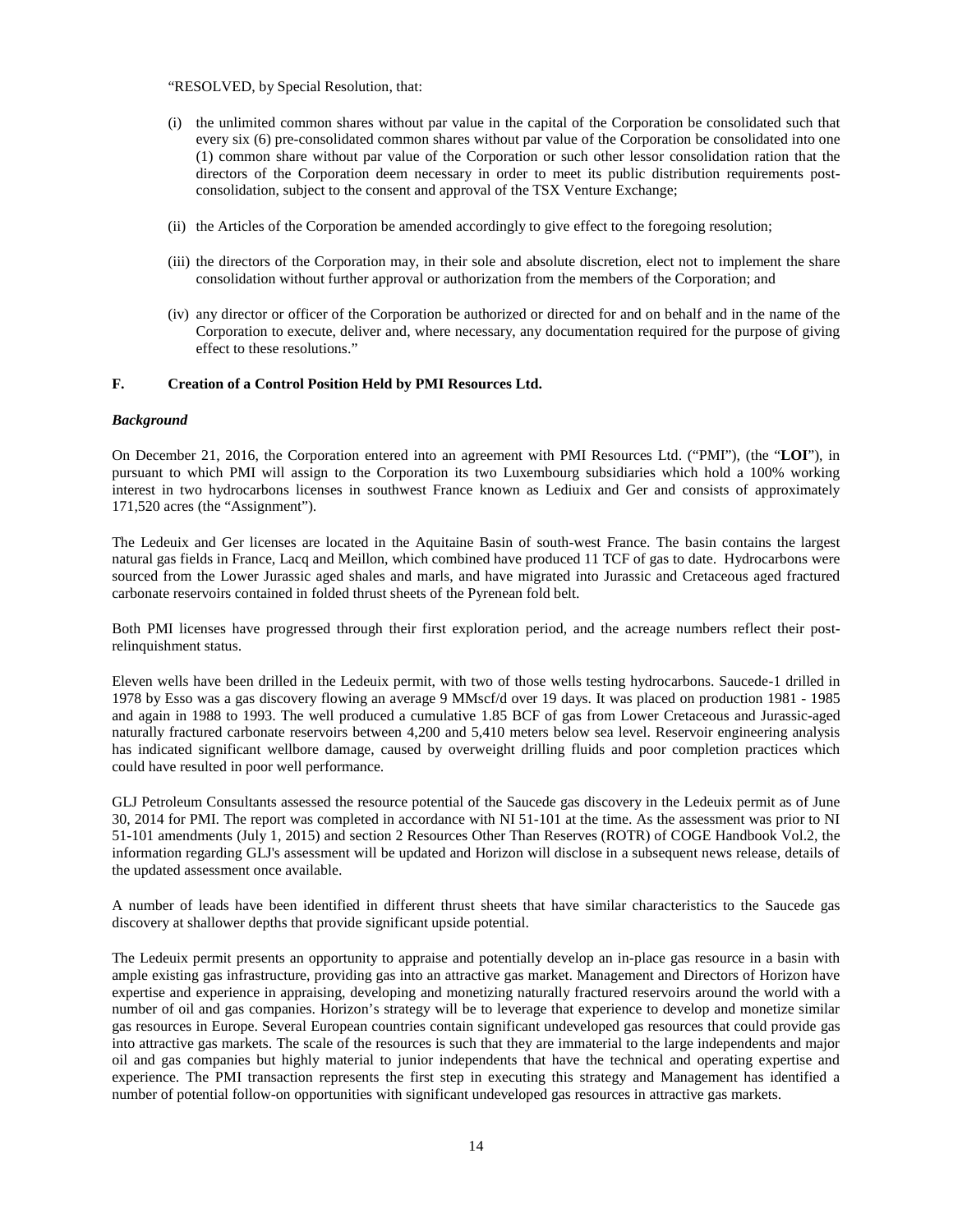The Ger license has significant exploration potential but with higher geological risk. The license carries an outstanding commitment to abandon the Ossun 2D well drilled by PMI. PMI's original estimated cost of abandonment is approximately \$2.512 million (the "Abandonment Liability"). Management believes that the costs could be lower and will provide an update once a new estimate is obtained.

As partial compensation for the Abandonment Liability of the Ossum 2D well on the Ger Permit, PMI will invest CAD\$1.5 million, by way of private placement at a price of \$0.02 per share in the Corporation and, upon closing of the private placement, PMI will hold 75,000,000 common shares or 34.82% of the Corporation (the "Investment").

As PMI will hold 34.82% following the closing of its Investment, in accordance with the policies of the TSX Venture Exchange, disinterested shareholder approval is required to the creation of a new control position (the "**Control Position**"). A "control person" is defined in Section 1(1) of the *Securities Act* (Alberta) as someone who owns at least 20% of the issued and outstanding shares of the Corporation. The Corporation is seeking shareholder approval at the Meeting for the creation of a Control Position to be held by PMI as a result of its Investment.

PMI is an international oil and gas company based in Vancouver, BC, listed and trading on the TSX Venture Exchange under trading symbol TSXV: PMI.

Should shareholder approval for the Control Position to be held by PMI not be obtained, the Corporation will likely not be able to close the transaction contemplated by the LOI.

In the absence of contrary directions, the management designees set forth in the proxy intend to vote proxies in the accompanying form in favour of the Resolution approving the creation of the Control Position.

Concurrent with the Investment by PMI, PMI will have the right to appoint one member to the Corporation's board of directors.

|                     |                                                                                                          |                                                                                                                  |                                                                                                | Post-Closing of Private Placement                                                                        |                                                                                                     |                                                                                                                            |
|---------------------|----------------------------------------------------------------------------------------------------------|------------------------------------------------------------------------------------------------------------------|------------------------------------------------------------------------------------------------|----------------------------------------------------------------------------------------------------------|-----------------------------------------------------------------------------------------------------|----------------------------------------------------------------------------------------------------------------------------|
|                     | Current                                                                                                  |                                                                                                                  |                                                                                                |                                                                                                          | Common Shares to be Held by<br>Participating Insiders as<br>Percentage of Issued and<br>Outstanding |                                                                                                                            |
| Name                | Common<br><b>Shares</b><br>Beneficially<br>Owned of<br>Controlled by<br>Participating<br><b>Insiders</b> | Common<br><b>Shares Held</b><br>by<br>Participating<br>Insiders as<br>Percentage of<br>Issued and<br>Outstanding | Common<br>Shares to be<br>Purchased by<br>Participating<br>Insiders in<br>Private<br>Placement | Common<br>Shares to be<br>Beneficially<br>Owned or<br>Controlled by<br>Participating<br><b>Directors</b> | Assuming<br>Completing of<br><b>Full Private</b><br>Placement<br>$(\$3.3$ million)                  | <b>Assuming No</b><br>Further<br>Common<br>Share<br><b>Issuances</b><br>other than to<br>Participating<br><b>Directors</b> |
| Dr. David<br>Winter | 30,000                                                                                                   | 0.05%                                                                                                            | 6,000,000                                                                                      | 6,030,000                                                                                                | 2.80%                                                                                               | 9.44%                                                                                                                      |
| Yogeshwar<br>Sharma | 88,333                                                                                                   | 0.17%                                                                                                            | 3,100,000                                                                                      | 3,188,333                                                                                                | 1.48%                                                                                               | 4.50%                                                                                                                      |
| Charle Gamba        | 1,010,000                                                                                                | 2.01%                                                                                                            | 400,000                                                                                        | 1,410,000                                                                                                | 0.65%                                                                                               | 2.20%                                                                                                                      |
| David<br>Robinson   | 299,000                                                                                                  | 0.59%                                                                                                            | 4,000,000                                                                                      | 4.299.000                                                                                                | 1.20%                                                                                               | 6.73%                                                                                                                      |
| Total               | 1,427,333                                                                                                | 2.83%                                                                                                            | 13,500,000                                                                                     | 14,927,333                                                                                               | 6.13%                                                                                               | 22.87%                                                                                                                     |

## *Participation in Private Placement by Insiders of Corporation*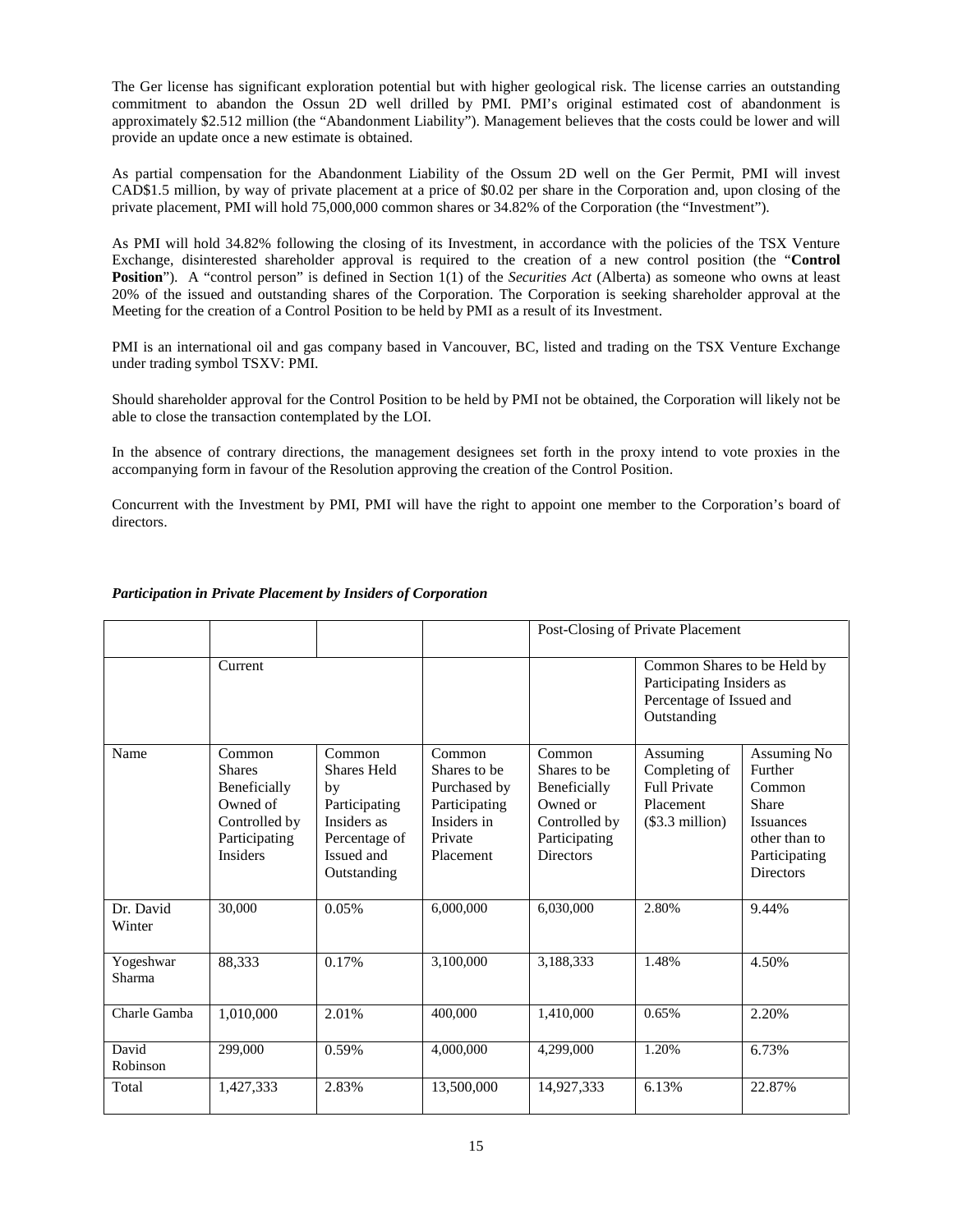## *Multilateral Instrument 61-101*

The participation in the Private Placement by Insiders would also each constitute a "related party transaction" as such term is defined pursuant to Multilateral Instrument 61-101 – Protection of Minority Security Holders in Special Transactions ("MI 61-101"), requiring the Corporation, in the absence of exemptions, to obtain a formal valuation for, and minority shareholder approval of, each "related party transaction".

Horizon considers such Insider Participation exempt from the need to obtain minority shareholder approval and a formal valuation, as required by MI 61-101, and intends to rely on the exemptions from the valuation and minority shareholder approval requirements of MI 61-101 contained in Sections 5.5(a) and 5.7(1)(a) of MI 61-101 in respect of such Insider Participation.

## *Shareholder Approval of the Control Position*

To comply with shareholder approval requirements of the TSXV for the creation of a Control Position, a majority of the votes cast by disinterested shareholders of the Corporation attending the meeting or voting by proxy will be required to approve the Control Position by way of ordinary resolution. The disinterested shareholders of the Corporation will be asked at the Meeting to consider, and if deemed advisable, approve with or without variation the following ordinary resolution:

## "BE IT RESOLVED, AS AN ORDINARY RESOLUTION, that:

- 1. the proposed private placement financing and the creation of the Control Position (as defined in Policy 1.1 of the TSX Venture Exchange) held by PMI Resources Ltd. as a result of the issuance of 75,000,000 common shares of the Corporation at a price of \$0.02 per common share for a gross proceeds of \$1.5 million (the "Private Placement") be and is hereby approved;
- 2. the actions of the directors of the Corporation in approving the Private Placement and the creation of the new "Control Person" and the actions of the directors and officers of the Corporation in executing and delivering all agreements (including the subscription agreements) and documents ancillary thereto, and any amendments thereto, are hereby ratified and approved;
- 3. any one or more directors or officers of the Corporation be and are hereby authorized to execute and deliver such documents, and to do such acts, as may be necessary or advisable to complete the Private Placement and to give effect to these resolutions."

As of the date of this Information Circular and based upon information available to the Corporation, nil shares are not eligible to vote for the approval of the creation of the Control Position.

**Shares represented by proxies in favour of the management nominees will be voted in favour of approving the Private Placement and the creation of the Control Position for PMI Resources Ltd.**

## **DOCUMENTS INCORPORATED BY REFERENCE**

The following documents filed with the securities commissions or similar regulatory authorities in British Columbia and Alberta are specifically incorporated by reference into, and form an integral part of, this information circular:

- Audited Annual Financial Statements for the year ended August 31, 2016; and
- Management's Discussion and Analysis for the year ended August 31, 2016.

Copies of the documents incorporated herein by reference may be obtained by a shareholder upon request without charge from the Corporation at Suite 1500, 700 4<sup>th</sup> Ave. S.W., Calgary, AB, T2P 3J4. These documents are also available through the internet on SEDAR, which can be accessed a[t www.sedar.com.](http://www.sedar.com/)